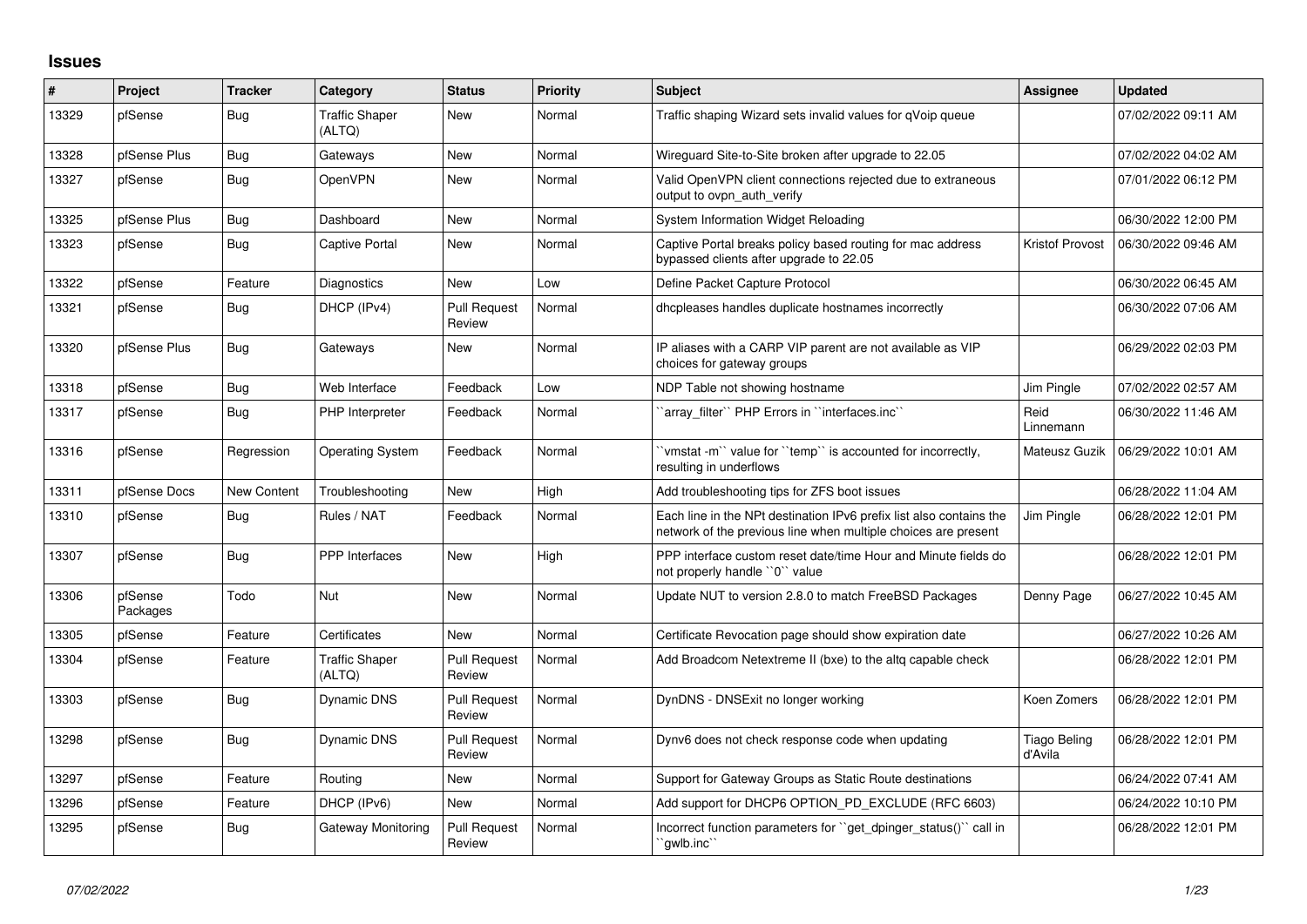| ∦     | Project             | <b>Tracker</b> | Category                 | <b>Status</b>                 | <b>Priority</b> | <b>Subject</b>                                                                              | Assignee            | <b>Updated</b>      |
|-------|---------------------|----------------|--------------------------|-------------------------------|-----------------|---------------------------------------------------------------------------------------------|---------------------|---------------------|
| 13294 | pfSense             | Feature        | Gateways                 | New                           | Low             | Change gateway name                                                                         |                     | 06/22/2022 06:07 PM |
| 13293 | pfSense             | Feature        | OpenVPN                  | <b>New</b>                    | Normal          | Option to set auth-gen-token in OpenVPN GUI                                                 |                     | 06/21/2022 02:35 PM |
| 13292 | pfSense<br>Packages | Feature        | <b>ACME</b>              | New                           | Normal          | Separator                                                                                   |                     | 06/21/2022 12:06 PM |
| 13291 | pfSense Docs        | Todo           | Configuration            | New                           | Low             | Notification documentation                                                                  |                     | 06/21/2022 10:22 AM |
| 13290 | pfSense             | Regression     | <b>Captive Portal</b>    | Feedback                      | Normal          | Error "dummynet: bad switch 21!" with Captive Portals and<br>Limiters active                |                     | 07/01/2022 04:53 AM |
| 13289 | pfSense             | Bug            | Backup / Restore         | <b>New</b>                    | Low             | Attempting to restore a 0 byte "config.xml" prints an error that<br>the file cannot be read |                     | 06/28/2022 12:01 PM |
| 13288 | pfSense             | Bug            | Configuration<br>Backend | <b>New</b>                    | Normal          | Encode FreeRADIUS Custom Options                                                            |                     | 06/20/2022 10:36 AM |
| 13287 | pfSense             | Feature        | Configuration<br>Backend | New                           | Normal          | Encode OpenVPN Custom Options                                                               |                     | 06/20/2022 10:33 AM |
| 13284 | pfSense<br>Packages | Feature        | FreeRADIUS               | New                           | Normal          | Option to define "Issuer" in OPT configuration.                                             | Jakob<br>Nordgarden | 06/19/2022 12:10 PM |
| 13282 | pfSense Plus        | Bug            | Aliases / Tables         | <b>New</b>                    | Normal          | FQDN Aliases Break if an Invalid Domain is Present in the Chain                             | Reid<br>Linnemann   | 06/30/2022 05:04 PM |
| 13280 | pfSense             | Bug            | Unknown                  | <b>New</b>                    | Normal          | Entries duplicated in /boot/loader.conf                                                     |                     | 06/19/2022 11:11 AM |
| 13279 | pfSense             | <b>Bug</b>     | Interfaces               | <b>New</b>                    | Normal          | DHCP config override affects Gateway installation.                                          |                     | 06/17/2022 07:25 AM |
| 13277 | pfSense             | Bug            | <b>IGMP Proxy</b>        | New                           | Normal          | IGMP Proxy webConfigurator Page Always Produces Error                                       |                     | 06/16/2022 07:50 PM |
| 13276 | pfSense             | Bug            | <b>IGMP Proxy</b>        | New                           | Normal          | IGMP Proxy Error Message for Logging Links to System Log<br>Instead of Routing Log          |                     | 06/16/2022 07:48 PM |
| 13273 | pfSense             | <b>Bug</b>     | DHCP (IPv4)              | New                           | Normal          | dhclient can use conflicting recorded leases                                                |                     | 06/14/2022 11:07 AM |
| 13272 | pfSense             | Bug            | <b>Captive Portal</b>    | <b>Pull Request</b><br>Review | Very Low        | Voucher CSV output has leading space before voucher code                                    | Jim Pingle          | 06/28/2022 12:01 PM |
| 13270 | pfSense Docs        | New Content    | OpenVPN                  | <b>Pull Request</b><br>Review | Normal          | OpenVPN client gateway is incorrect when the server does not<br>push routes                 | Marcos<br>Mendoza   | 06/26/2022 12:54 PM |
| 13268 | pfSense             | Todo           | Console Menu             | Ready To<br>Test              | Normal          | columns don't align nicely in console with medium-long interface<br>names                   |                     | 06/12/2022 10:32 PM |
| 13267 | pfSense             | Bug            | OpenVPN                  | New                           | Normal          | dpinger continues to run on OpenVPN gateway after OpenVPN<br>service is stopped.            |                     | 06/12/2022 02:49 PM |
| 13264 | pfSense             | Feature        | <b>IPsec</b>             | New                           | Normal          | IPSec Phase2 select multiple PFS key groups                                                 |                     | 06/10/2022 04:29 PM |
| 13263 | pfSense             | Bug            | DHCP (IPv4)              | New                           | Low             | Deleting a static DHCP entry when the related IP is not in the arp<br>table spams the log   |                     | 06/10/2022 11:18 AM |
| 13260 | pfSense             | Feature        | Authentication           | New                           | Normal          | Add support for OpenVPN static-challenge                                                    |                     | 06/09/2022 02:04 PM |
| 13258 | pfSense             | <b>Bug</b>     | Console Menu             | <b>Pull Request</b><br>Review | Low             | secret menu option 100                                                                      | Jim Pingle          | 06/28/2022 12:01 PM |
| 13256 | pfSense             | Feature        | DHCP (IPv4)              | New                           | Normal          | Better handling of duplicate IPs in static DHCP assignments                                 |                     | 06/11/2022 04:51 PM |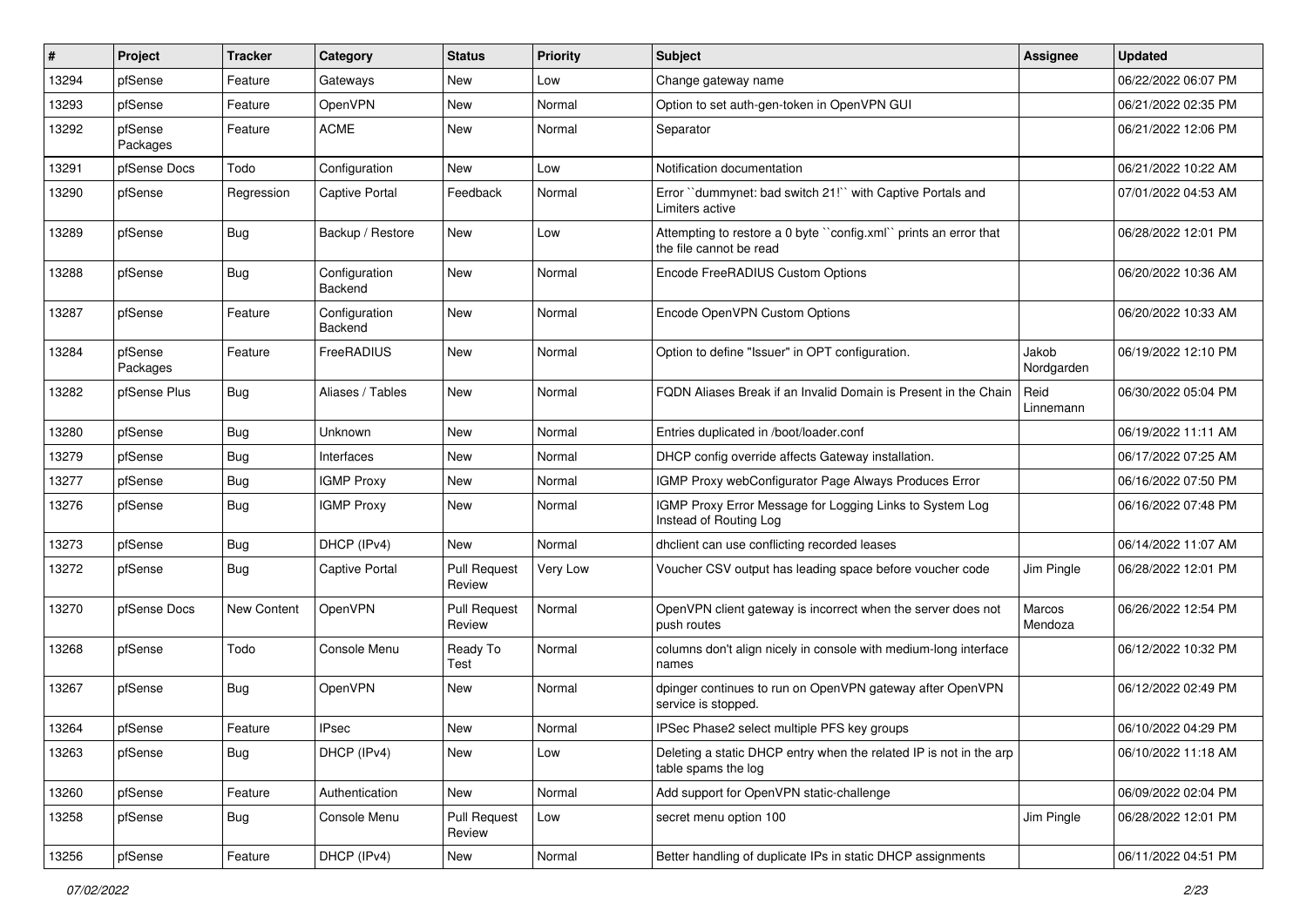| ∦     | Project             | Tracker    | Category                 | <b>Status</b>                 | Priority        | Subject                                                                                                                                        | <b>Assignee</b>     | <b>Updated</b>      |
|-------|---------------------|------------|--------------------------|-------------------------------|-----------------|------------------------------------------------------------------------------------------------------------------------------------------------|---------------------|---------------------|
| 13255 | pfSense<br>Packages | Todo       | OpenVPN Client<br>Export | New                           | Normal          | Set PKCS#12 algorithm when exporting OpenVPN ZIP or<br>Windows bundles                                                                         | Jim Pingle          | 06/08/2022 10:37 AM |
| 13254 | pfSense             | Bug        | <b>DNS Resolver</b>      | New                           | Normal          | DNS resolver does not update "unbound.conf" file during link<br>down events                                                                    |                     | 06/28/2022 12:01 PM |
| 13253 | pfSense             | Bug        | DHCP (IPv6)              | New                           | Normal          | 'dhcp6c' is not restarted when applying settings when multiple<br>WANs are configured for DHCP6                                                |                     | 06/28/2022 12:01 PM |
| 13252 | pfSense             | Bug        | Upgrade                  | New                           | Normal          | reduce frequency of php-fpm socket connection attempts from<br>check_reload_status                                                             |                     | 06/12/2022 11:11 AM |
| 13250 | pfSense             | Todo       | DHCP (IPv4)              | New                           | <b>Very Low</b> | Clean up DHCP Server option language                                                                                                           | Jim Pingle          | 06/28/2022 12:01 PM |
| 13249 | pfSense             | Bug        | Console Menu             | New                           | Normal          | Running playback comands multiple times results in PHP error                                                                                   |                     | 06/06/2022 07:02 AM |
| 13248 | pfSense             | Regression | DHCP (IPv6)              | New                           | Normal          | IPv6 Router Advertisements runs when config.xml does not<br>contain an entry for the interface                                                 |                     | 06/05/2022 07:44 PM |
| 13247 | pfSense<br>Packages | Bug        | open-vm-tools            | New                           | Low             | Open-VM-Tools service actions do not work                                                                                                      |                     | 06/05/2022 07:09 PM |
| 13246 | pfSense<br>Packages | Feature    | iperf                    | New                           | Normal          | iperf3 service controls do not work                                                                                                            |                     | 06/05/2022 06:51 PM |
| 13245 | pfSense             | Feature    | Aliases / Tables         | <b>Pull Request</b><br>Review | Normal          | Type column on Alias lists                                                                                                                     | Jim Pingle          | 06/28/2022 12:01 PM |
| 13244 | pfSense             | Feature    | Web Interface            | <b>New</b>                    | Normal          | Add help text under Timezone settings in the GUI                                                                                               |                     | 06/03/2022 01:00 PM |
| 13243 | pfSense             | Bug        | OpenVPN                  | <b>Pull Request</b><br>Review | Normal          | OpenVPN status for multi-user VPN shows info icon to display<br>RADIUS rules when there are none to display                                    | Marcos<br>Mendoza   | 06/28/2022 12:01 PM |
| 13242 | pfSense             | Feature    | Gateway Monitoring       | New                           | Normal          | Enhancements to static route creation/deletion for dpinger<br>monitor IPs                                                                      |                     | 06/03/2022 11:20 AM |
| 13240 | pfSense             | Bug        | Rules / NAT              | New                           | Normal          | User is forced to pick an NPt destination IPv6 prefix length even<br>when choosing a drop-down entry which contains a defined<br>prefix length | Jim Pingle          | 06/28/2022 12:01 PM |
| 13237 | pfSense             | Bug        | DHCP (IPv6)              | New                           | Normal          | dhcp6c script cannot be executed safely                                                                                                        |                     | 06/01/2022 11:20 AM |
| 13236 | pfSense Docs        | Todo       | Products                 | New                           | Normal          | Document link speed limitations with igc and ix on 6100/4100                                                                                   |                     | 05/31/2022 05:53 PM |
| 13233 | pfSense Plus        | <b>Bug</b> | OpenVPN                  | Feedback                      | Normal          | OpenVPN DCO connection fails with Auth Digest Algorithm set<br>to SHA512                                                                       |                     | 05/31/2022 03:39 PM |
| 13229 | pfSense Docs        | Todo       | <b>Captive Portal</b>    | Feedback                      | Normal          | Update documentation for IPFW to PF transition for Limiters and<br><b>Captive Portal</b>                                                       | Jim Pingle          | 05/27/2022 03:04 PM |
| 13228 | pfSense             | <b>Bug</b> | Interfaces               | New                           | Normal          | Recovering interface gateway may not be added back into<br>gateway groups and rules when expected                                              | Jim Pingle          | 06/29/2022 04:31 PM |
| 13227 | pfSense             | Feature    | <b>IPsec</b>             | New                           | High            | Enable IPSec Virtual IP Pool assignment by Radius for Mobile<br>Users - SIMPLE FIX                                                             |                     | 05/27/2022 10:15 AM |
| 13226 | pfSense             | Bug        | <b>Captive Portal</b>    | Confirmed                     | Normal          | Captive Portal doesn't disconnect established OpenVPN link                                                                                     | Reid<br>Linnemann   | 05/30/2022 10:38 AM |
| 13225 | pfSense             | Bug        | Interfaces               | New                           | Normal          | Bridges with QinQ interfaces not properly set up at boot                                                                                       | <b>Viktor Gurov</b> | 06/28/2022 12:01 PM |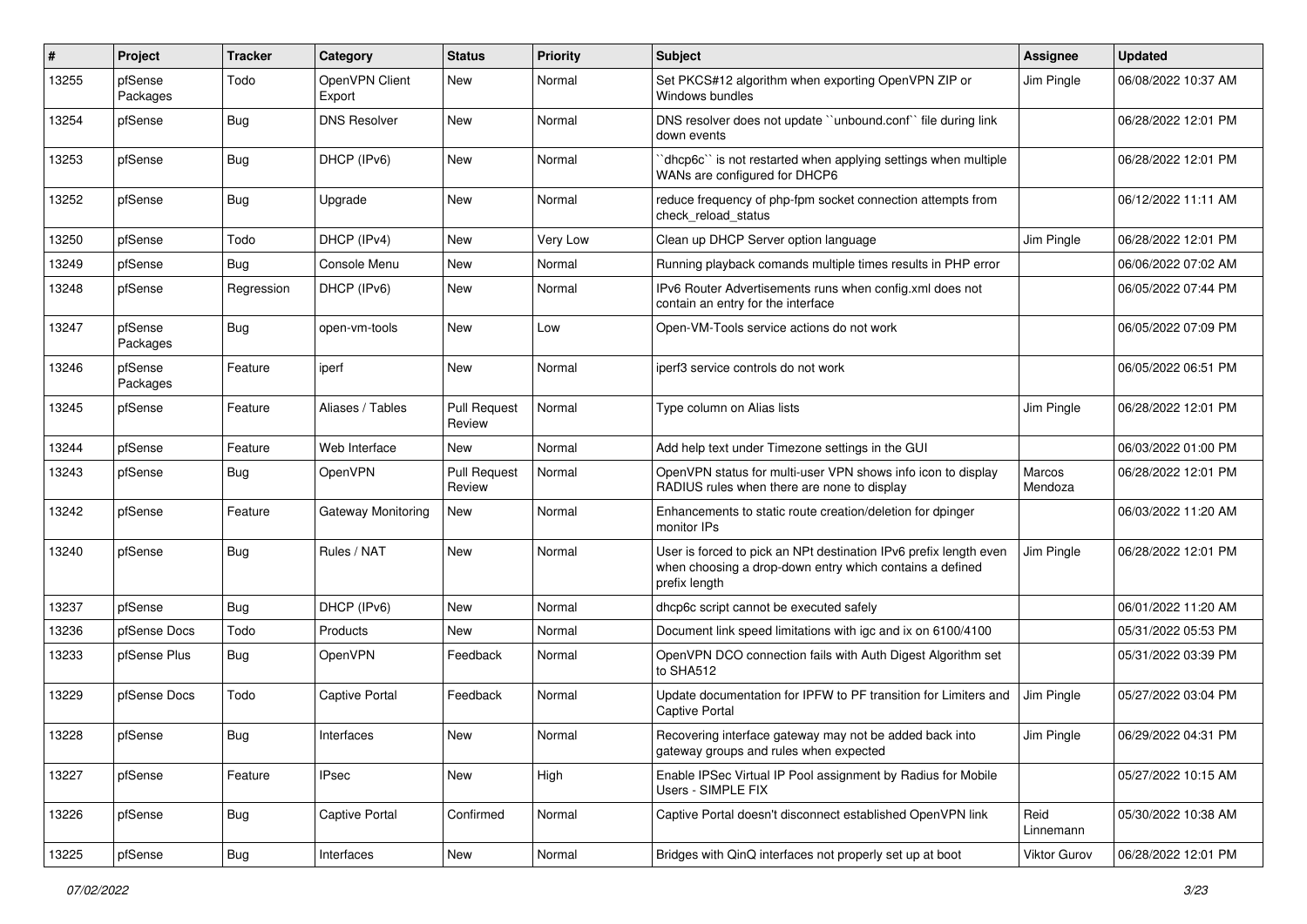| #     | Project             | <b>Tracker</b>     | Category              | <b>Status</b>                 | <b>Priority</b> | Subject                                                                                                      | <b>Assignee</b>       | <b>Updated</b>      |
|-------|---------------------|--------------------|-----------------------|-------------------------------|-----------------|--------------------------------------------------------------------------------------------------------------|-----------------------|---------------------|
| 13224 | pfSense             | Bug                | <b>Notifications</b>  | New                           | Normal          | Email notification flood when UPS (NUT) and WAN send<br>notifications                                        |                       | 05/27/2022 01:58 AM |
| 13223 | pfSense Docs        | <b>New Content</b> | Routing / Gateways    | Feedback                      | Normal          | Document new gateway state killing behavior                                                                  | Jim Pingle            | 05/27/2022 01:59 PM |
| 13222 | pfSense             | Bug                | UPnP/NAT-PMP          | <b>New</b>                    | Normal          | CARP IP does not listen for NAT-PMP packets                                                                  |                       | 05/26/2022 02:28 PM |
| 13220 | pfSense             | Feature            | <b>Captive Portal</b> | <b>New</b>                    | Very Low        | Voucher per-roll bandwidth restrictions and traffic quotas                                                   |                       | 05/26/2022 08:16 AM |
| 13219 | pfSense             | Feature            | Captive Portal        | New                           | Very Low        | Enable/Disable single voucher roll                                                                           |                       | 05/26/2022 08:14 AM |
| 13218 | pfSense             | <b>Bug</b>         | Interfaces            | <b>Pull Request</b><br>Review | Normal          | GIF-based interface MTU is assigned to parent interface on boot<br>when parent interface is a LAGG           | <b>Viktor Gurov</b>   | 06/28/2022 12:01 PM |
| 13217 | pfSense             | Bug                | DHCP (IPv4)           | New                           | Normal          | dhclient using default pid file location which does not exist                                                | Viktor Gurov          | 05/26/2022 08:09 AM |
| 13215 | pfSense             | Bug                | Captive Portal        | Assigned                      | Normal          | Allowed MAC/IP/Hostname traffic counts for authorized users                                                  | Reid<br>Linnemann     | 05/31/2022 05:31 PM |
| 13214 | pfSense<br>Packages | Bug                | node_exporter         | <b>Pull Request</b><br>Review | Normal-package  | AttributeError: 'NoneType' object has no attribute 'text'                                                    | lan Grindley          | 05/25/2022 08:20 AM |
| 13211 | pfSense Docs        | <b>New Content</b> | OpenVPN               | Feedback                      | Normal          | OpenVPN DCO Documentation                                                                                    | Jim Pingle            | 06/15/2022 10:42 AM |
| 13209 | pfSense<br>Packages | Bug                | pfBlockerNG           | New                           | Low             | Parsing Filter log by pfBlockerNG creates IP Block log with<br>Source/Destination mixed up or wrong Direcion | Viktor Gurov          | 05/25/2022 03:50 AM |
| 13207 | pfSense<br>Packages | Feature            | pfBlockerNG           | New                           | Normal          | The feed column on the Alerts page is confusing                                                              |                       | 05/24/2022 04:56 AM |
| 13206 | pfSense Plus        | <b>Bug</b>         | Hardware / Drivers    | New                           | Normal          | SG-3100 LED GPIO hangs                                                                                       |                       | 06/11/2022 07:01 PM |
| 13205 | pfSense Docs        | New Content        | Backup / Restore      | Feedback                      | Normal          | <b>ZFS Boot Environment documentation</b>                                                                    | Christian<br>McDonald | 05/31/2022 10:55 AM |
| 13202 | pfSense<br>Packages | Bug                | pfBlockerNG           | New                           | Normal          | Missing Protocols on IP Feed Groups Advanced<br>Inbound/Outbound Firewall Rule settings                      |                       | 05/23/2022 08:58 AM |
| 13201 | pfSense<br>Packages | Feature            | pfBlockerNG           | <b>New</b>                    | Normal          | Add FireHol Security IP Feeds                                                                                |                       | 05/23/2022 06:34 AM |
| 13200 | pfSense<br>Packages | Feature            | pfBlockerNG           | New                           | Normal          | <b>Custom DNS Servers for Alert settings</b>                                                                 |                       | 05/23/2022 06:16 AM |
| 13199 | pfSense<br>Packages | Feature            | pfBlockerNG           | New                           | Normal          | Feed groups should not have the first listing in the group bar                                               |                       | 05/23/2022 06:03 AM |
| 13198 | pfSense<br>Packages | Feature            | pfBlockerNG           | <b>New</b>                    | Normal          | Dark Theme Styling issues - Alerts White bar                                                                 |                       | 05/23/2022 06:05 AM |
| 13197 | pfSense<br>Packages | Feature            | pfBlockerNG           | New                           | Normal          | Put a Single donation link and a proper patreon lin in the<br>pfBlocker Support Banner / Widget              |                       | 05/23/2022 05:35 AM |
| 13196 | pfSense<br>Packages | Feature            | pfBlockerNG           | New                           | Normal          | remove NoVirusThanks feed                                                                                    |                       | 05/23/2022 06:05 AM |
| 13195 | pfSense<br>Packages | Feature            | pfBlockerNG           | New                           | Normal          | Dedicated website for Feed mangement - Community Driven                                                      |                       | 05/23/2022 05:22 AM |
| 13194 | pfSense<br>Packages | Bug                | pfBlockerNG           | New                           | Normal          | Remove dead Malc0de feed                                                                                     |                       | 05/23/2022 05:16 AM |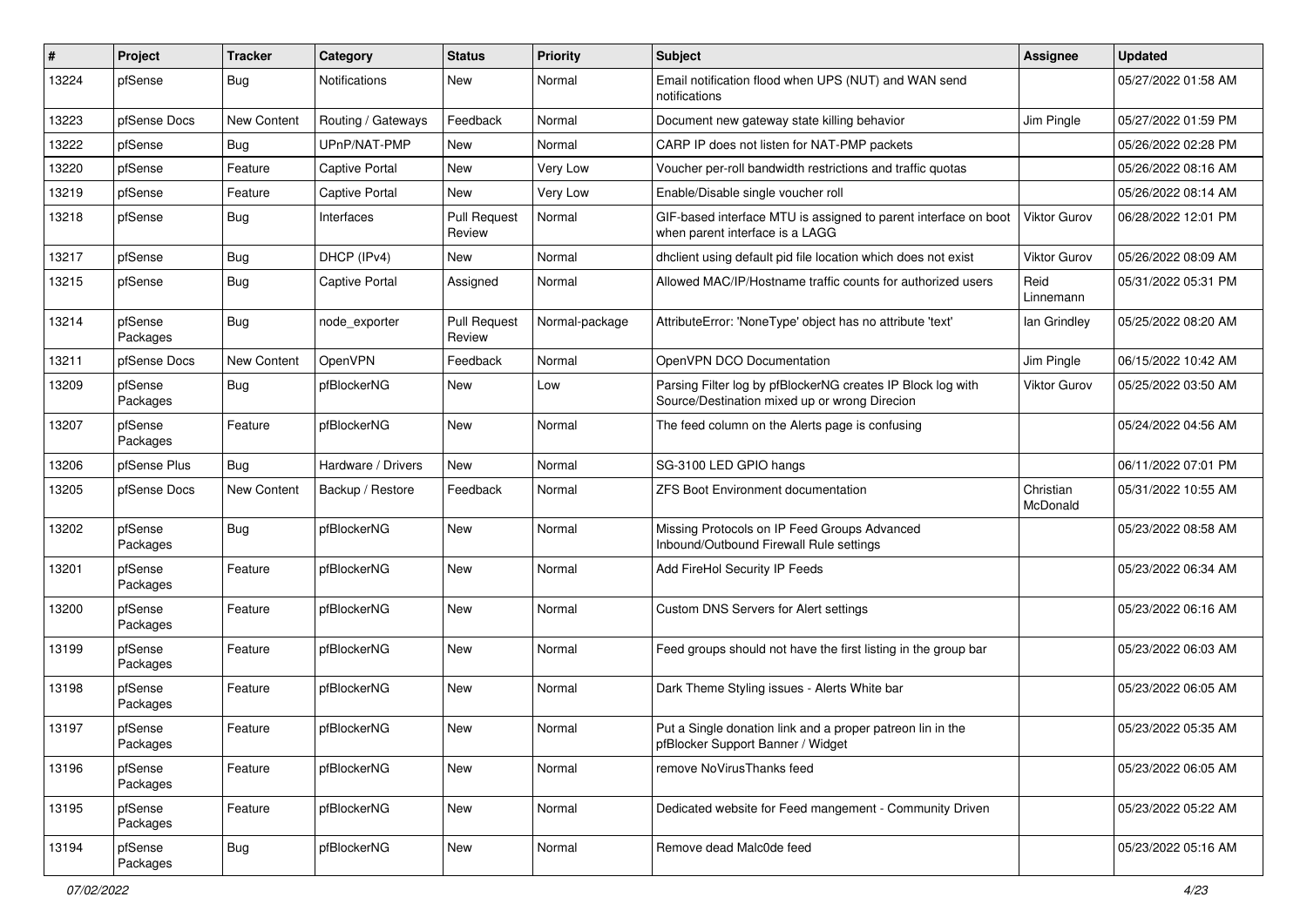| #     | Project             | <b>Tracker</b> | Category          | <b>Status</b>                 | Priority | <b>Subject</b>                                                                                                                      | Assignee            | <b>Updated</b>      |
|-------|---------------------|----------------|-------------------|-------------------------------|----------|-------------------------------------------------------------------------------------------------------------------------------------|---------------------|---------------------|
| 13187 | pfSense Docs        | Correction     | Virtualization    | New                           | Normal   | Azure Frequently asked questions                                                                                                    |                     | 07/01/2022 07:21 AM |
| 13180 | pfSense<br>Packages | Bug            | pfBlockerNG       | New                           | High     | High CPU Utilization with pfb filter Isince PfBlockerNG update to<br>devel 3.1.0 4                                                  |                     | 06/14/2022 08:00 AM |
| 13179 | pfSense<br>Packages | Feature        | pfBlockerNG       | New                           | High     | Search based on CIDR                                                                                                                |                     | 05/17/2022 09:45 AM |
| 13168 | pfSense             | Feature        | Dashboard         | New                           | Low      | Multiple Dashboard views for a single user                                                                                          |                     | 05/16/2022 07:53 AM |
| 13167 | pfSense             | <b>Bug</b>     | Dynamic DNS       | New                           | Normal   | phpDynDNS: DigitalOcean ddns update fails (bad request,<br>invalid character '-' in request id)                                     |                     | 06/16/2022 09:30 PM |
| 13165 | pfSense             | Feature        | Dashboard         | <b>Pull Request</b><br>Review | Normal   | Feat: live update for Services dashboard widget                                                                                     |                     | 05/15/2022 01:48 AM |
| 13161 | pfSense             | Feature        | Web Interface     | New                           | Very Low | FLASH PORT'S LED button, to help quickly find port that need to<br>be connected to patch&cable                                      |                     | 05/14/2022 06:35 AM |
| 13160 | pfSense<br>Packages | Feature        | Status Monitoring | <b>Pull Request</b><br>Review | Normal   | Option to sort monitoring graph views                                                                                               |                     | 05/13/2022 12:06 PM |
| 13159 | pfSense             | Todo           | Web Interface     | New                           | Very Low | Decrease distance between img-buttons in webGUI to eliminate<br>mistake entry                                                       |                     | 05/14/2022 06:52 AM |
| 13158 | pfSense             | Bug            | Web Interface     | New                           | Normal   | Input validation error when applying limiter changes                                                                                |                     | 05/14/2022 05:32 PM |
| 13156 | pfSense<br>Packages | Regression     | pfBlockerNG       | New                           | Normal   | pfBlockerNG IP block stats do not work                                                                                              |                     | 06/29/2022 07:00 AM |
| 13154 | pfSense<br>Packages | <b>Bug</b>     | pfBlockerNG       | Confirmed                     | Normal   | pfBlocker causing excessive CPU load                                                                                                |                     | 06/28/2022 01:14 PM |
| 13144 | pfSense             | <b>Bug</b>     | Rules / NAT       | New                           | Very Low | Firewall rule entries can get out of sync when entries are deleted<br>while other administrators are editing entries simultaneously |                     | 05/10/2022 07:26 AM |
| 13141 | pfSense<br>Packages | <b>Bug</b>     | squidguard        | <b>New</b>                    | Normal   | wrong page squidguard block                                                                                                         |                     | 05/09/2022 05:33 PM |
| 13138 | pfSense<br>Packages | Feature        | pfBlockerNG       | New                           | Normal   | DNS over HTTPS/TLS Blocking should be removed from<br>SafeSearch                                                                    |                     | 05/07/2022 02:52 AM |
| 13137 | pfSense<br>Packages | Feature        | pfBlockerNG       | New                           | Normal   | ckuethe/doh-blocklist.txt add to DoH feeds                                                                                          |                     | 05/07/2022 02:39 AM |
| 13136 | pfSense<br>Packages | Feature        | pfBlockerNG       | <b>New</b>                    | Normal   | Add crypt0rr DNS-over-HTTPS (DOH) provider list feeds                                                                               |                     | 05/07/2022 02:27 AM |
| 13135 | pfSense<br>Packages | Feature        | pfBlockerNG       | New                           | Normal   | Add dibdot DoH-IP-blocklists feeds                                                                                                  | <b>Viktor Gurov</b> | 05/08/2022 01:50 AM |
| 13132 | pfSense             | <b>Bug</b>     | Backup / Restore  | New                           | Normal   | Two SSHDATA Sections in Restored Config Breaks Unit                                                                                 | Jim Pingle          | 06/29/2022 07:53 AM |
| 13128 | pfSense<br>Packages | <b>Bug</b>     | Zabbix            | <b>New</b>                    | Normal   | Zabbix Agent 6: HA Server Setup                                                                                                     |                     | 05/05/2022 01:55 AM |
| 13124 | pfSense             | Feature        | Web Interface     | <b>Pull Request</b><br>Review | Normal   | Option to wait for interface selection before displaying firewall<br>rules                                                          |                     | 06/28/2022 12:01 PM |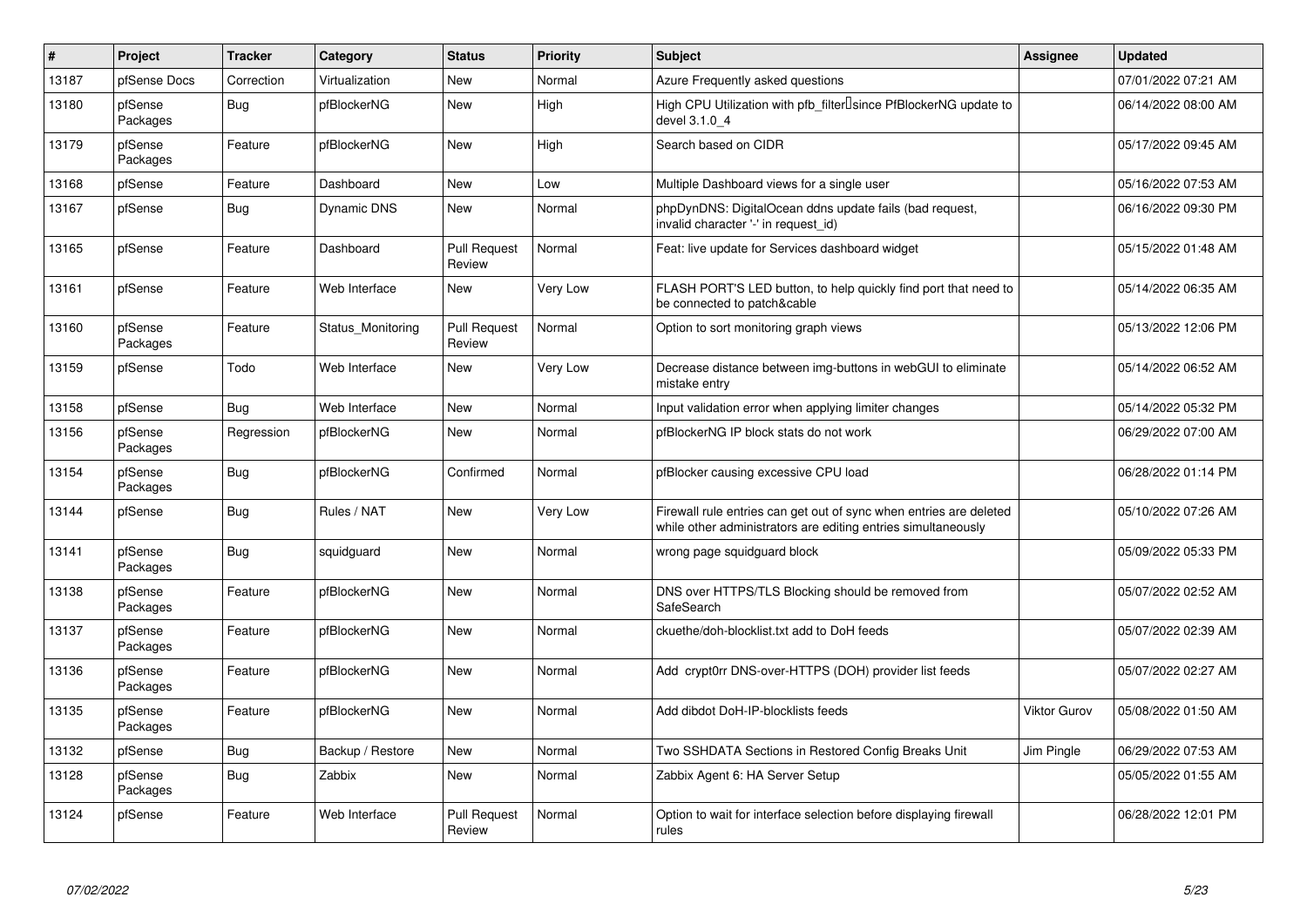| #     | Project             | <b>Tracker</b> | Category                        | <b>Status</b>                 | <b>Priority</b> | <b>Subject</b>                                                                                                                          | <b>Assignee</b>       | <b>Updated</b>      |
|-------|---------------------|----------------|---------------------------------|-------------------------------|-----------------|-----------------------------------------------------------------------------------------------------------------------------------------|-----------------------|---------------------|
| 13115 | pfSense<br>Packages | Bug            | WireGuard                       | Feedback                      | Normal          | WireGuard panic due to KBI changes in ""udp_tun_func_t()"                                                                               | Christian<br>McDonald | 05/15/2022 10:47 AM |
| 13114 | pfSense<br>Packages | Bug            | <b>BIND</b>                     | Feedback                      | Normal          | BIND calls rndc in rc stop when named is not running                                                                                    | <b>Stuart Wyatt</b>   | 05/04/2022 12:41 PM |
| 13110 | pfSense             | Bug            | CARP                            | <b>New</b>                    | Very Low        | changing CARP VIP address does not update outbound NAT<br>interface IP                                                                  |                       | 05/03/2022 02:52 PM |
| 13108 | pfSense Docs        | Todo           | Installation /<br>Upgrades      | <b>New</b>                    | Normal          | ZFS filesystem implications                                                                                                             | Jim Pingle            | 04/27/2022 03:18 PM |
| 13102 | pfSense             | Bug            | <b>IPsec</b>                    | New                           | Normal          | Deleting an IPSec tunnel doesn't destroy the SA (SADs/SPDs),<br>causes crash in status_ipsec.php                                        | Viktor Gurov          | 06/28/2022 12:01 PM |
| 13098 | pfSense<br>Packages | Bug            | haproxy                         | Feedback                      | Low             | HAProxy Virtual IP broken link under Frontend setup                                                                                     |                       | 04/27/2022 08:35 AM |
| 13096 | pfSense<br>Packages | Feature        | Snort                           | Feedback                      | Normal          | Improve robustness of Snort Rules Update Log size limitation<br>logic                                                                   | <b>Bill Meeks</b>     | 04/25/2022 12:22 PM |
| 13095 | pfSense<br>Packages | Bug            | Snort                           | Feedback                      | Normal          | Snort VRT change in Shared Object Rules path name results in<br>failure to extract and update Snort Shared Object Rules when<br>enabled | <b>Bill Meeks</b>     | 04/25/2022 12:22 PM |
| 13094 | pfSense             | Feature        | Packet Capture                  | <b>Pull Request</b><br>Review | Normal          | Allow packet capture filtering in tagged packets                                                                                        | Marcos<br>Mendoza     | 04/24/2022 06:06 PM |
| 13093 | pfSense             | Bug            | Authentication                  | In Progress                   | Normal          | LDAP authentication fails with extended query and RFC2307<br>group lookups enabled                                                      | Chris Linstruth       | 06/28/2022 06:09 PM |
| 13091 | pfSense             | Feature        | OpenVPN                         | <b>New</b>                    | Normal          | RFE: Ability to specify the order of OpenVPN Authentication<br>servers                                                                  |                       | 04/22/2022 04:30 PM |
| 13090 | pfSense             | Bug            | OpenVPN                         | <b>New</b>                    | Normal          | OpenVPN: do not use legacy deprecated netbios settings                                                                                  | Jim Pingle            | 04/22/2022 11:19 AM |
| 13089 | pfSense             | <b>Bug</b>     | OpenVPN                         | New                           | Normal          | OpenVPN: fix some netbios options were preserved even if teh<br>Netbios option was unchecked                                            | Jim Pingle            | 04/22/2022 11:06 AM |
| 13088 | pfSense             | Bug            | OpenVPN                         | <b>New</b>                    | Normal          | OpenVPN Client Overrides: properly hide/show form fields                                                                                | Jim Pingle            | 06/08/2022 09:15 AM |
| 13087 | pfSense             | Bug            | OpenVPN                         | New                           | Normal          | OpenVPN Server: hide WINS servers list when netbios option is<br>unchecked while WINS servers is checked                                |                       | 04/22/2022 10:29 AM |
| 13085 | pfSense             | Feature        | OpenVPN                         | <b>Pull Request</b><br>Review | Normal          | OpenVPN: expose NBDD servers in GUI + fix GUI bugs                                                                                      | Jim Pingle            | 04/22/2022 11:09 AM |
| 13076 | pfSense             | Bug            | Gateway Monitoring              | New                           | Normal          | Marking a gateway as down does not affect IPsec entries using<br>gateway groups                                                         |                       | 06/28/2022 12:01 PM |
| 13074 | pfSense Plus        | Bug            | Cryptographic<br>Modules        | New                           | Normal          | AES-GCM with SafeXcel on Netgate 2100 causes MBUF<br>overload                                                                           |                       | 06/12/2022 11:14 AM |
| 13073 | pfSense<br>Packages | <b>Bug</b>     | Squid                           | New                           | Normal          | ClamAV - clamd dies with high CPU load and thus the C-ICAP of<br>squid-reverse proxy causes http:500 errors                             |                       | 04/19/2022 05:38 AM |
| 13072 | pfSense             | Feature        | <b>Traffic Shaper</b><br>(ALTQ) | <b>Pull Request</b><br>Review | Very Low        | Matching background/font colors of queue values with dark<br>theme.                                                                     |                       | 04/19/2022 07:32 AM |
| 13068 | pfSense             | Bug            | Aliases / Tables                | New                           | Normal          | Error loading rules when URL Table IPs content is empty                                                                                 |                       | 04/17/2022 09:07 PM |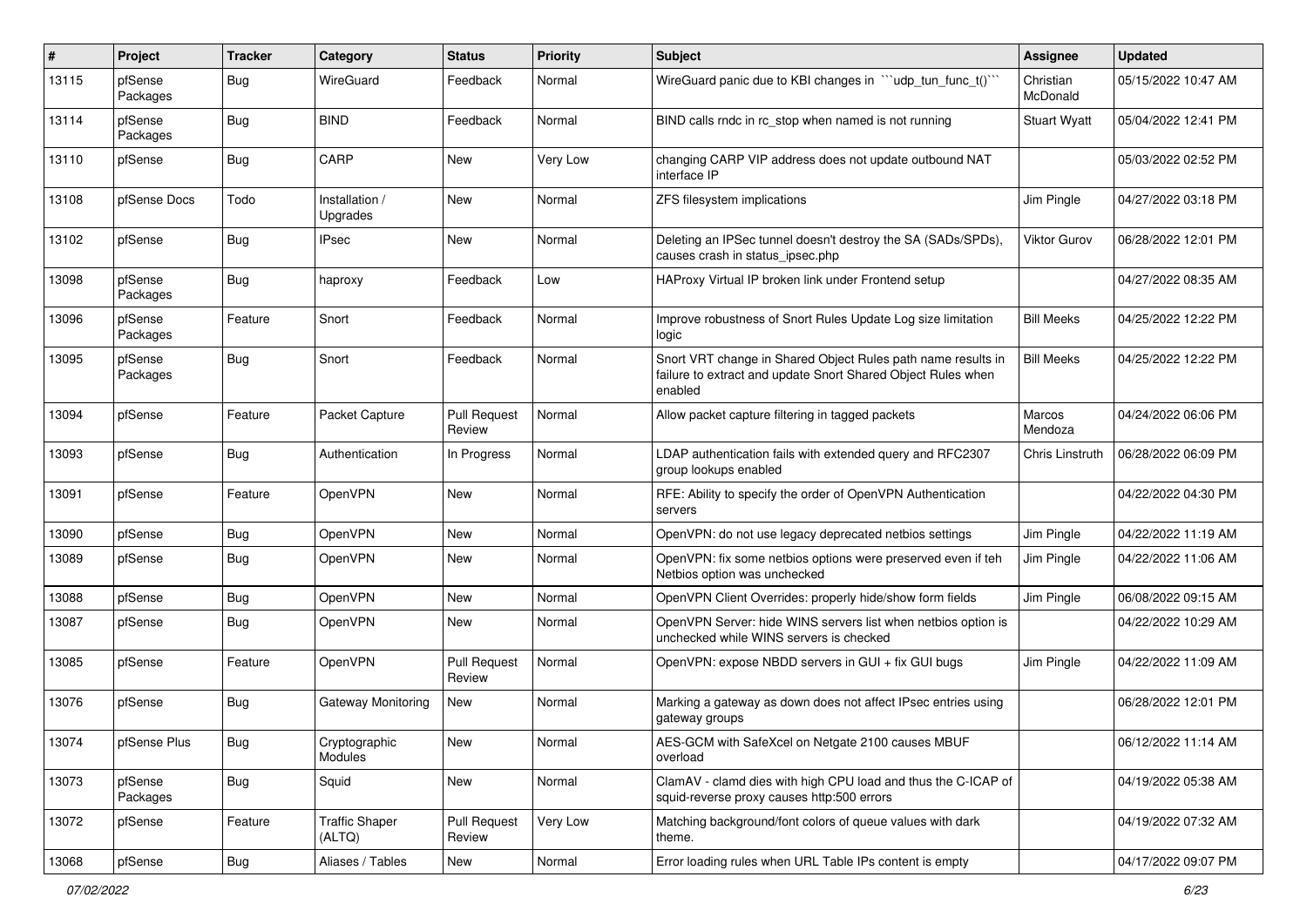| $\vert$ # | <b>Project</b>      | <b>Tracker</b>     | Category                        | <b>Status</b>                 | Priority | <b>Subject</b>                                                                                                     | <b>Assignee</b>     | <b>Updated</b>      |
|-----------|---------------------|--------------------|---------------------------------|-------------------------------|----------|--------------------------------------------------------------------------------------------------------------------|---------------------|---------------------|
| 13067     | pfSense             | <b>Bug</b>         | <b>FilterDNS</b>                | New                           | Normal   | filterdns resolve interval is twice the intended value                                                             |                     | 04/17/2022 07:45 PM |
| 13063     | pfSense<br>Packages | Feature            | Cellular                        | <b>Pull Request</b><br>Review | Normal   | Cellular package shall support more modems and NMEA port                                                           |                     | 05/06/2022 02:38 PM |
| 13058     | pfSense             | Todo               | Rules / NAT                     | New                           | Normal   | Add static routes and directly connected networks back to policy<br>route negation rules                           |                     | 04/13/2022 08:05 AM |
| 13054     | pfSense             | Feature            | Package System                  | New                           | Normal   | Package plugin hook for web server configuration stanzas                                                           | Jim Pingle          | 04/12/2022 03:04 PM |
| 13053     | pfSense<br>Packages | <b>Bug</b>         | <b>ACME</b>                     | New                           | Normal   | LoopiaAPI error handling                                                                                           |                     | 05/05/2022 10:58 AM |
| 13051     | pfSense             | <b>Bug</b>         | <b>Traffic Shaper</b><br>(ALTQ) | New                           | Normal   | Firewall traffic shaper by interface selection unknow                                                              |                     | 04/12/2022 07:03 AM |
| 13046     | pfSense             | Bug                | Rules / NAT                     | <b>New</b>                    | Normal   | Floating rule applied to IPv6 interface with a SLAAC DHCPv6<br>gateway reports error on boot                       |                     | 04/11/2022 09:50 AM |
| 13045     | pfSense<br>Packages | Bug                | <b>WireGuard</b>                | New                           | Normal   | Firewall floating rules ignore WireGuard traffic                                                                   |                     | 04/11/2022 09:40 AM |
| 13044     | pfSense<br>Packages | Feature            | Mail report                     | New                           | Normal   | Customized reporting                                                                                               |                     | 04/11/2022 09:22 AM |
| 13043     | pfSense<br>Packages | Bug                | WireGuard                       | New                           | Normal   | OSPF over Wireguard interface doesn't populate neighbors after<br>reboot                                           |                     | 04/11/2022 09:22 AM |
| 13039     | pfSense<br>Packages | Feature            | <b>AWS VPC</b>                  | New                           | Normal   | Handle transit gateway VPNs in the AWS VPN wizard                                                                  |                     | 04/11/2022 07:31 AM |
| 13034     | pfSense<br>Packages | Bug                | Zabbix                          | Feedback                      | Normal   | Zabbix6 Agent and Proxy fail to set the PSK from the web GUI in<br>its conf files                                  | <b>Viktor Gurov</b> | 04/06/2022 11:59 AM |
| 13022     | pfSense<br>Packages | <b>Bug</b>         | haproxy                         | Feedback                      | Normal   | HAProxy - Sub Frontends ignore Client verification CA<br>certificates                                              |                     | 04/06/2022 12:55 PM |
| 13020     | pfSense Docs        | Todo               | <b>Firewall Rules</b>           | New                           | Normal   | easyrule command documentation should document permissible<br>wildcards                                            | Jim Pingle          | 04/04/2022 08:01 AM |
| 13018     | pfSense<br>Packages | Bug                | pfBlockerNG                     | New                           | Normal   | TLD and DNSBL Safesearch DOH conflict disables TLD block<br>when conflicting DOH FQDN is deselected or whitelisted |                     | 04/01/2022 05:59 PM |
| 13017     | pfSense             | Feature            | Packet Capture                  | New                           | Normal   | Packet capture: add preview results while capture is running                                                       |                     | 04/09/2022 11:08 AM |
| 13016     | pfSense Docs        | <b>New Content</b> | Virtualization                  | <b>New</b>                    | Normal   | Workaround for bandwith issues since 2.6 when installed in<br>Hyper-V                                              |                     | 04/01/2022 01:06 PM |
| 13014     | pfSense             | Bug                | <b>IPsec</b>                    | New                           | Normal   | Charon. vici can get in a bad state                                                                                | Mateusz Guzik       | 06/28/2022 12:01 PM |
| 13009     | pfSense             | Feature            | OpenVPN                         | New                           | Normal   | Add option for multiple remote addresses to OpenVPN Client                                                         |                     | 03/31/2022 12:42 PM |
| 13003     | pfSense             | <b>Bug</b>         | Hardware / Drivers              | New                           | Normal   | Malicious Driver Detection event on ixl driver                                                                     |                     | 06/25/2022 05:00 PM |
| 13002     | pfSense<br>Packages | Regression         | <b>BIND</b>                     | Feedback                      | Normal   | BIND 9.16 13 could not find existing DNSSEC keys at<br>cf/named/etc/namedb/keys due to directory change            | <b>Viktor Gurov</b> | 03/31/2022 12:14 PM |
| 13000     | pfSense             | <b>Bug</b>         | <b>IPsec</b>                    | New                           | Low      | IPsec AES-GCM encryption algorithm "Key Length" field should<br>be labeled "ICV Length"                            |                     | 03/30/2022 07:40 AM |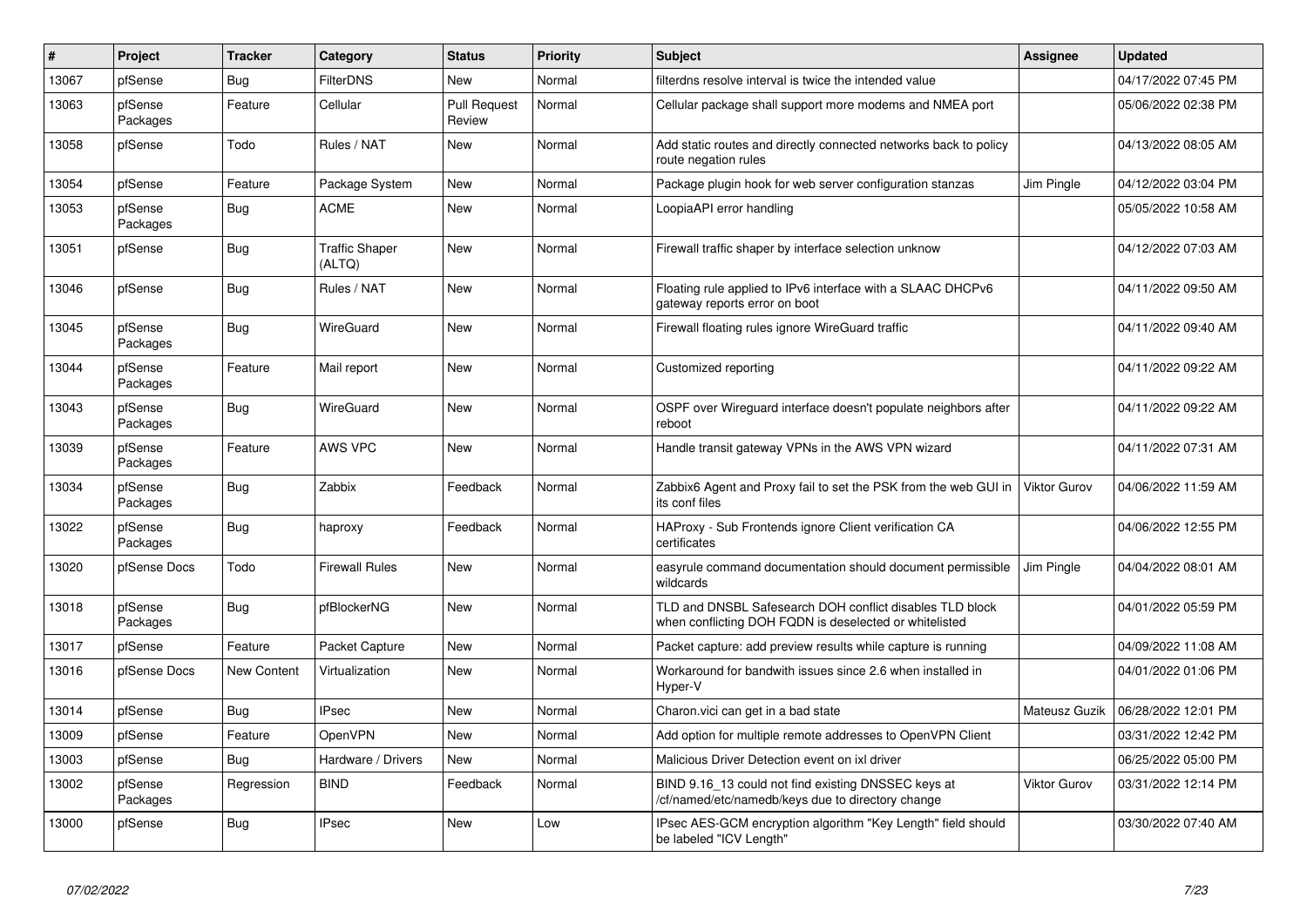| #     | Project             | <b>Tracker</b> | Category                                        | <b>Status</b>                 | <b>Priority</b> | Subject                                                                                       | <b>Assignee</b>       | <b>Updated</b>      |
|-------|---------------------|----------------|-------------------------------------------------|-------------------------------|-----------------|-----------------------------------------------------------------------------------------------|-----------------------|---------------------|
| 12982 | pfSense<br>Packages | <b>Bug</b>     | FreeRADIUS                                      | New                           | Normal          | FreeRadius RadReply table entries missing from pf                                             |                       | 06/19/2022 05:38 PM |
| 12980 | pfSense Docs        | Todo           | OpenVPN                                         | Feedback                      | Normal          | Add warnings against OpenVPN Shared Key mode                                                  | Jim Pingle            | 03/24/2022 02:11 PM |
| 12979 | pfSense<br>Packages | <b>Bug</b>     | Snort                                           | <b>Pull Request</b><br>Review | High            | Snort Rules Update Process Using Deprecated FreeBSD<br>Subdirectory Name                      | <b>Bill Meeks</b>     | 03/24/2022 09:02 AM |
| 12978 | pfSense Docs        | Correction     | Monitoring                                      | New                           | Normal          | Correction to iftop section of Monitoring Bandwidth Usage                                     | Jim Pingle            | 03/23/2022 11:18 AM |
| 12974 | pfSense Plus        | Bug            | Installer                                       | New                           | Normal          | Typing anything into 1100/2100 recovery installer causes<br>process to stop                   |                       | 06/05/2022 04:10 PM |
| 12965 | pfSense<br>Packages | <b>Bug</b>     | <b>FRR</b>                                      | <b>Pull Request</b><br>Review | Normal          | FRR BFD peer configuration is handled incorrectly in some<br>cases                            | Viktor Gurov          | 03/22/2022 08:04 AM |
| 12963 | pfSense<br>Packages | Feature        | Nmap                                            | Feedback                      | Normal          | Run nmap scans in the background                                                              | Jim Pingle            | 06/06/2022 06:55 PM |
| 12960 | pfSense             | Bug            | Installer                                       | <b>New</b>                    | Normal          | VGA installer image defaults to serial console, serial console is<br>default in GUI settings  |                       | 06/28/2022 12:01 PM |
| 12959 | pfSense             | <b>Bug</b>     | DHCP (IPv4)                                     | Feedback                      | Normal          | dhcplease process wrongly update host file if client-hostname is<br>empty                     |                       | 07/01/2022 09:10 AM |
| 12956 | pfSense<br>Packages | <b>Bug</b>     | Suricata                                        | Confirmed                     | Normal          | suricata fails to use pcre in SID management (e.g. dropsid.conf)                              |                       | 04/05/2022 12:52 PM |
| 12951 | pfSense<br>Packages | <b>Bug</b>     | <b>FRR</b>                                      | Feedback                      | Normal          | FRR cannot remove IPv6 routes                                                                 |                       | 03/22/2022 09:24 PM |
| 12950 | pfSense             | Bug            | Routing                                         | New                           | Normal          | OpenVPN as default gateway does not get set at boot time                                      |                       | 04/09/2022 05:46 PM |
| 12947 | pfSense             | Bug            | DHCP (IPv6)                                     | <b>Pull Request</b><br>Review | Normal          | DHCP6 client does not take any action if the interface IPv6<br>address changes during renewal |                       | 06/28/2022 12:01 PM |
| 12942 | pfSense             | Bug            | Gateways                                        | <b>New</b>                    | Normal          | Code to kill states for old gateway when reconnecting an<br>interface is incorrect            | Jim Pingle            | 06/28/2022 12:01 PM |
| 12938 | pfSense             | <b>Bug</b>     | <b>IPv6 Router</b><br>Advertisements<br>(RADVD) | <b>New</b>                    | Normal          | MaxRtrAdvInterval would allow stale DNS servers to be deleted<br>faster                       |                       | 03/12/2022 09:37 AM |
| 12932 | pfSense<br>Packages | Feature        | pfBlockerNG                                     | New                           | High            | pfblockerng per user whitelist                                                                |                       | 03/11/2022 11:08 AM |
| 12927 | pfSense             | <b>Bug</b>     | OpenVPN                                         | New                           | Normal          | OpenVPN with OCSP enabled allows connections with revoked<br>certificates                     |                       | 03/24/2022 08:22 AM |
| 12926 | pfSense             | Bug            | Interfaces                                      | Feedback                      | Normal          | Changing LAGG type on CARP interfaces makes VIPs go to an<br>"init" State                     |                       | 03/10/2022 10:52 AM |
| 12924 | pfSense<br>Packages | Bug            | WireGuard                                       | New                           | Normal          | DNS Resolver WireGuard ACL Inconsistency                                                      | Christian<br>McDonald | 04/10/2022 10:36 AM |
| 12922 | pfSense             | <b>Bug</b>     | DHCP (IPv4)                                     | New                           | Normal          | Classless static routes received on DHCP WAN can override<br>chosen default gateway           |                       | 03/28/2022 10:08 AM |
| 12920 | pfSense             | <b>Bug</b>     | Gateway Monitoring                              | <b>Pull Request</b><br>Review | Normal          | Gateway behavior differs when the gateway does not exist in<br>config.xml                     | Viktor Gurov          | 06/28/2022 12:01 PM |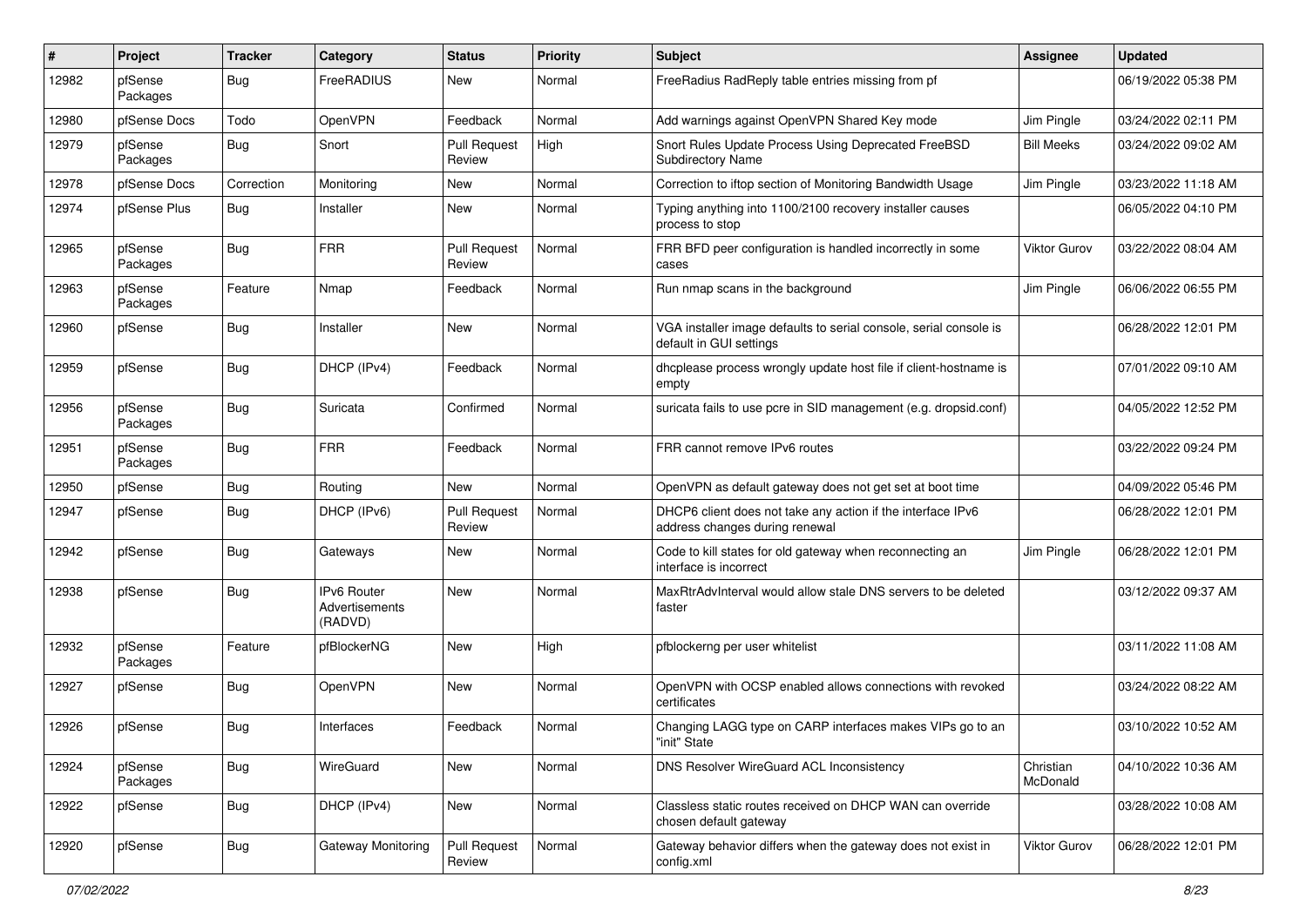| $\#$  | Project             | <b>Tracker</b> | Category                        | Status     | <b>Priority</b> | <b>Subject</b>                                                                                        | Assignee            | <b>Updated</b>      |
|-------|---------------------|----------------|---------------------------------|------------|-----------------|-------------------------------------------------------------------------------------------------------|---------------------|---------------------|
| 12918 | pfSense<br>Packages | Feature        | pfBlockerNG                     | New        | Normal          | pfBlockerNG-devel changes from xmlrpc sync do not take effect<br>immediately                          |                     | 03/07/2022 02:29 PM |
| 12916 | pfSense<br>Packages | Bug            | pfBlockerNG                     | New        | Normal          | pfBlockerNG-devel cron job does not trigger xmlrpc sync                                               | Viktor Gurov        | 04/11/2022 12:55 PM |
| 12909 | pfSense<br>Packages | Feature        | Suricata                        | New        | Normal          | Convert Suricata GeoIP Lookup feature on ALERTS tab to use<br>local GeoIP2 database                   | <b>Viktor Gurov</b> | 03/07/2022 08:28 AM |
| 12907 | pfSense<br>Packages | Bug            | PIMD                            | Feedback   | Normal          | PIMD: Nonexistent interfaces should be hidden/disabled in<br>pimd.conf before bringing up the service |                     | 03/07/2022 03:51 PM |
| 12905 | pfSense             | Bug            | Web Interface                   | New        | Normal          | Add VLAN Re-assignment to Import Interface Mismatch Wizard                                            |                     | 03/07/2022 08:05 AM |
| 12903 | pfSense             | Feature        | Notifications                   | New        | Normal          | alternative authentication methods for email notifications?                                           |                     | 03/07/2022 07:52 AM |
| 12899 | pfSense<br>Packages | <b>Bug</b>     | Suricata                        | New        | Normal          | Suricata doesn't honor Pass List                                                                      |                     | 03/04/2022 01:22 PM |
| 12894 | pfSense Plus        | Bug            | Certificates                    | New        | Low             | duplicating freshly created certificates through refreshing                                           |                     | 03/03/2022 02:35 PM |
| 12889 | pfSense<br>Packages | Feature        | <b>FRR</b>                      | New        | Normal          | FRR GUI add set ipv6 next-hop global                                                                  |                     | 03/02/2022 06:10 AM |
| 12888 | pfSense             | <b>Bug</b>     | Rules / NAT                     | <b>New</b> | Normal          | pfSense sends un-NATed packets during OpenVPN startup                                                 |                     | 03/01/2022 03:13 PM |
| 12883 | pfSense Docs        | Todo           | <b>DNS</b>                      | New        | Normal          | Feedback on Services - DNS Resolver - Host Overrides                                                  |                     | 02/28/2022 07:54 PM |
| 12882 | pfSense<br>Packages | Feature        | pfBlockerNG                     | Feedback   | Normal          | Add the option to specify CURLOPT INTERFACE in<br>pfBlockerNG IPv4/IPv6 lists                         |                     | 03/24/2022 11:16 AM |
| 12878 | pfSense             | Bug            | <b>Traffic Shaper</b><br>(ALTQ) | Incomplete | Normal          | Traffic shaping by interface, route queue bandwidth inbound, out<br>by a large factor.                |                     | 06/06/2022 07:03 AM |
| 12877 | pfSense             | Bug            | <b>Dynamic DNS</b>              | Feedback   | Normal          | Cloudflare DynDNS fails to update more than two addresses                                             |                     | 05/29/2022 06:56 PM |
| 12875 | pfSense             | <b>Bug</b>     | Package System                  | New        | Normal          | Import zabbix-agent6 and zabbix-proxy6 from FreeBSD Ports                                             |                     | 05/28/2022 06:50 PM |
| 12874 | pfSense             | Feature        | OpenVPN                         | New        | Normal          | OpenVPN RADIUS Framed-Pool                                                                            |                     | 02/25/2022 02:24 PM |
| 12869 | pfSense<br>Packages | <b>Bug</b>     | <b>BIND</b>                     | Feedback   | Normal          | Bind DNS Package AAAA filtering Broken on new ZFS Installs                                            | <b>Viktor Gurov</b> | 03/09/2022 12:38 PM |
| 12865 | pfSense<br>Packages | Todo           | <b>RRD Summary</b>              | Feedback   | Normal          | <b>RRD Summary improvements</b>                                                                       | <b>Viktor Gurov</b> | 03/04/2022 12:20 PM |
| 12863 | pfSense             | Feature        | Authentication                  | New        | Very Low        | dynamically tune sha512crypt rounds                                                                   | Jim Pingle          | 03/19/2022 12:53 PM |
| 12861 | pfSense Docs        | Correction     | Hardware                        | New        | Normal          | pfSense hardware tuning quide references obsolete interface<br>loader variable & buffer limits        |                     | 02/23/2022 05:31 PM |
| 12860 | pfSense<br>Packages | Feature        | New Package<br>Request          | New        | Normal          | add mmc-utils package to all images                                                                   |                     | 02/24/2022 07:18 AM |
| 12859 | pfSense<br>Packages | Feature        | Zabbix                          | New        | Normal          | Add Zabbix 6.0 LTS (agent and proxy) packages                                                         |                     | 02/23/2022 07:11 AM |
| 12857 | pfSense             | Bug            | Gateways                        | New        | Normal          | Firewall gateway goes away when making changes to Bridge0<br>device                                   |                     | 02/27/2022 11:20 AM |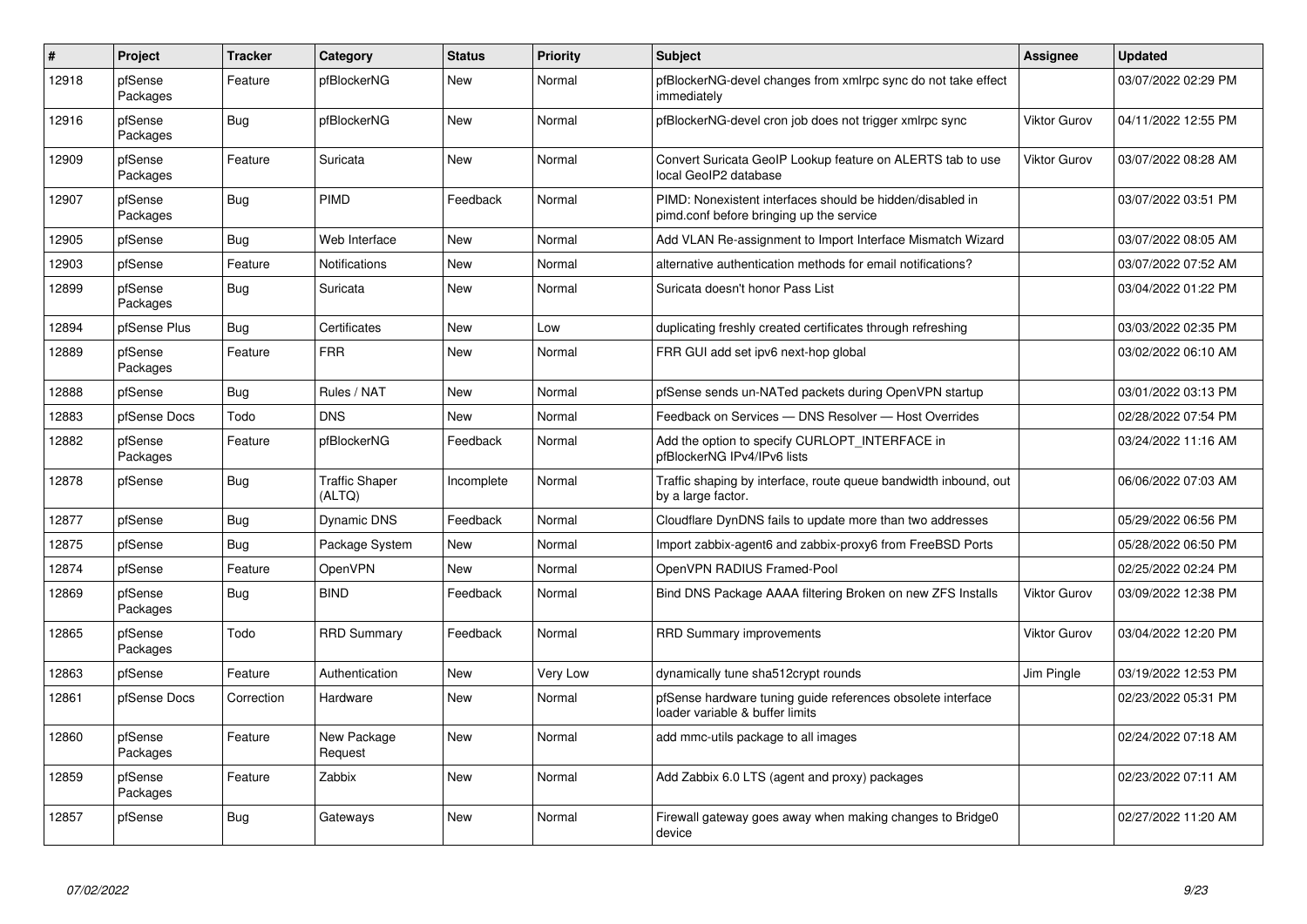| #     | Project             | <b>Tracker</b>     | Category                            | <b>Status</b>                 | <b>Priority</b> | Subject                                                                                                       | <b>Assignee</b>   | <b>Updated</b>      |
|-------|---------------------|--------------------|-------------------------------------|-------------------------------|-----------------|---------------------------------------------------------------------------------------------------------------|-------------------|---------------------|
| 12853 | pfSense             | Bug                | <b>NAT Reflection</b>               | Feedback                      | High            | Network Address Translation - Pure NAT pfsense freeze after<br>reboot                                         |                   | 02/22/2022 08:40 AM |
| 12850 | pfSense             | Bug                | Routing                             | New                           | Low             | Console error during boot: "route: route has not been found"                                                  |                   | 02/22/2022 08:27 AM |
| 12849 | pfSense             | Bug                | <b>Operating System</b>             | New                           | Normal          | pfsync kernel crash on reboot                                                                                 | Mateusz Guzik     | 02/22/2022 02:02 PM |
| 12848 | pfSense             | Feature            | <b>Dynamic DNS</b>                  | New                           | Normal          | Evaluation of the DynDNS "Result Match" string                                                                |                   | 02/22/2022 02:01 AM |
| 12845 | pfSense<br>Packages | Bug                | softflowd                           | New                           | Normal          | softflowd wrong vlan tag                                                                                      |                   | 02/21/2022 10:40 AM |
| 12832 | pfSense Plus        | Feature            | Hardware / Drivers                  | New                           | <b>Very Low</b> | 6100 configurable Blinking Blue LED                                                                           |                   | 02/22/2022 07:30 AM |
| 12829 | pfSense             | <b>Bug</b>         | <b>Traffic Shaper</b><br>(Limiters) | Feedback                      | Normal          | Dummynet kernel module fails to load after upgrade.                                                           |                   | 03/17/2022 09:26 AM |
| 12828 | pfSense             | Bug                | <b>Wireless</b>                     | New                           | Normal          | pfSense keeps crashing (Fatal trap 12: page fault while in kernel<br>mode)                                    |                   | 02/21/2022 07:55 AM |
| 12823 | pfSense             | Bug                | DHCP (IPv6)                         | New                           | Normal          | Multiple DHCP6 WAN connections PPPoE interface 'defached'<br>status                                           |                   | 02/18/2022 05:39 AM |
| 12822 | pfSense<br>Packages | Bug                | pfBlockerNG                         | New                           | Normal          | IPv4 Source ASN format not working                                                                            |                   | 02/18/2022 10:47 AM |
| 12821 | pfSense             | Regression         | Hardware / Drivers                  | Confirmed                     | Normal          | Intel e1000 driver (em & igb) cannot pass VLAN0 tagged packets                                                |                   | 06/05/2022 08:23 AM |
| 12813 | pfSense             | Feature            | Installer                           | New                           | Low             | Recover extra data in the installer                                                                           |                   | 02/17/2022 07:52 AM |
| 12812 | pfSense<br>Packages | Feature            | arpwatch                            | New                           | Normal          | Would it be helpful if the FreeBSD net-mgmt/arpwatch port had<br>an option to use mail/dma for mail delivery? |                   | 02/16/2022 06:09 PM |
| 12811 | pfSense             | Bug                | Gateway Monitoring                  | New                           | Normal          | Services are not restarted when PPP interfaces connect                                                        | Jim Pingle        | 06/30/2022 03:18 AM |
| 12806 | pfSense<br>Packages | Todo               | node exporter                       | New                           | Normal          | Update node exporter to 1.3.1                                                                                 |                   | 02/15/2022 05:26 PM |
| 12805 | pfSense Docs        | New Content        | General                             | New                           | <b>Very Low</b> | Add documentation about what triggers a notfication                                                           |                   | 02/15/2022 05:10 PM |
| 12804 | pfSense Docs        | <b>New Content</b> | General                             | New                           | Very Low        | Create Slack documentation                                                                                    |                   | 02/15/2022 04:59 PM |
| 12797 | pfSense             | Bug                | UPnP/NAT-PMP                        | New                           | Normal          | UPnP+STUN forms invalid outbound NAT rules using the<br>external address discovered from STUN                 |                   | 02/15/2022 01:01 PM |
| 12796 | pfSense             | Bug                | Upgrade                             | Confirmed                     | Normal          | 2.5.2 -> 2.6.0 upgrade segfaults if certain packages are installed.                                           |                   | 05/24/2022 07:43 AM |
| 12791 | pfSense Docs        | New Content        | Diagnostics                         | New                           | Normal          | Diagnostic Information for Support (pfSense)                                                                  |                   | 02/13/2022 08:49 PM |
| 12789 | pfSense<br>Packages | Feature            | <b>ACME</b>                         | New                           | <b>Very Low</b> | Show expiration date of certificates in the ACME package list                                                 |                   | 02/14/2022 09:20 AM |
| 12787 | pfSense Docs        | Todo               | <b>IPsec</b>                        | New                           | Normal          | Feedback on pfSense Configuration Recipes - Routing Internet<br>Traffic Through a Site-to-Site IPsec Tunnel   |                   | 02/11/2022 11:28 PM |
| 12782 | pfSense             | Todo               | Build / Release                     | New                           | Normal          | Disable compatibility flag                                                                                    | <b>Brad Davis</b> | 06/28/2022 12:01 PM |
| 12774 | pfSense             | <b>Bug</b>         | Backup / Restore                    | New                           | Normal          | Picture widget image is not saved in backup                                                                   |                   | 04/04/2022 04:48 AM |
| 12770 | pfSense Docs        | Todo               | <b>Firewall Rules</b>               | <b>Pull Request</b><br>Review | Normal          | Feedback on Firewall - Configuring firewall rules                                                             |                   | 06/27/2022 07:42 AM |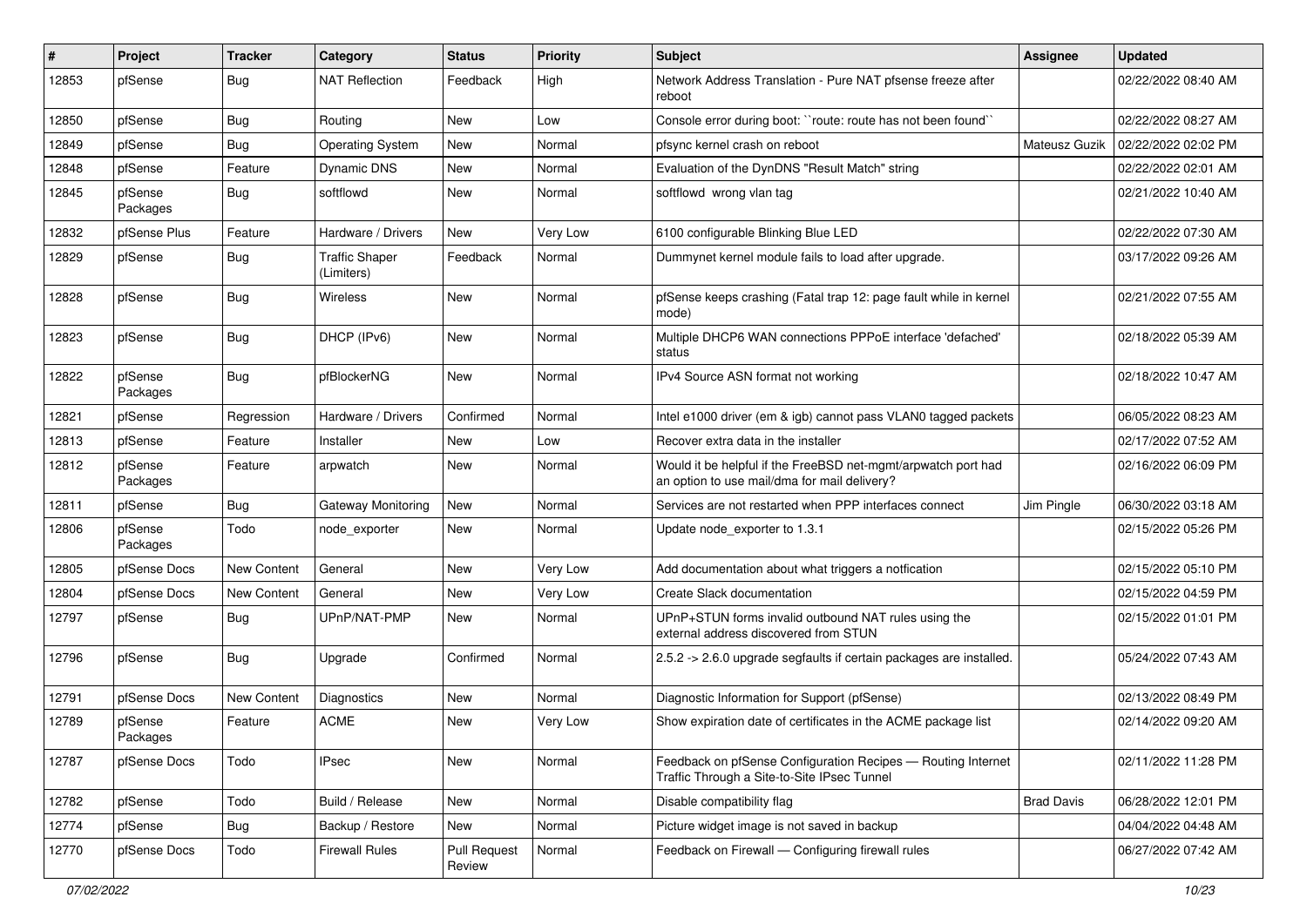| #     | Project             | <b>Tracker</b> | Category              | <b>Status</b>                 | <b>Priority</b> | Subject                                                                                                                                                                 | <b>Assignee</b>       | <b>Updated</b>      |
|-------|---------------------|----------------|-----------------------|-------------------------------|-----------------|-------------------------------------------------------------------------------------------------------------------------------------------------------------------------|-----------------------|---------------------|
| 12768 | pfSense             | Feature        | Upgrade               | New                           | Normal          | pfSense-repo: Make sure default config file exists                                                                                                                      |                       | 06/28/2022 12:01 PM |
| 12767 | pfSense<br>Packages | <b>Bug</b>     | Avahi                 | <b>New</b>                    | Normal          | "Package radavahi-daemon does does not exist in current<br>pfSense version and it has been removed" message on<br>pfSense 2.7 restore                                   |                       | 02/07/2022 11:28 AM |
| 12764 | pfSense             | <b>Bug</b>     | Gateways              | New                           | Normal          | VTI gateway status is pending after assigning the VTI interface                                                                                                         |                       | 02/07/2022 05:41 AM |
| 12762 | pfSense             | <b>Bug</b>     | <b>IPsec</b>          | New                           | Normal          | IPsec keep alive check ignores Child SA Start Action                                                                                                                    | <b>Viktor Gurov</b>   | 02/07/2022 11:21 AM |
| 12760 | pfSense<br>Packages | <b>Bug</b>     | WireGuard             | New                           | Normal          | Link-local addresses disallowed on Wireguard interfaces                                                                                                                 | Christian<br>McDonald | 02/07/2022 03:50 AM |
| 12759 | pfSense Plus        | <b>Bug</b>     | Package System        | New                           | Very Low        | Proprietary packages link to non-existant or non-public github<br>pages                                                                                                 |                       | 02/09/2022 10:43 AM |
| 12757 | pfSense             | <b>Bug</b>     | Diagnostics           | <b>Pull Request</b><br>Review | Very Low        | Clean up /etc/inc/filter.inc use of pfctl -F                                                                                                                            |                       | 06/28/2022 12:01 PM |
| 12756 | pfSense Docs        | Todo           | WireGuard             | <b>New</b>                    | Normal          | Feedback on pfSense Configuration Recipes - WireGuard<br>Remote Access VPN Configuration Example                                                                        | Christian<br>McDonald | 05/31/2022 11:42 AM |
| 12751 | pfSense<br>Packages | <b>Bug</b>     | <b>FRR</b>            | <b>New</b>                    | Normal          | Improve FRR route restoration after gateway events                                                                                                                      |                       | 02/06/2022 11:07 PM |
| 12748 | pfSense<br>Packages | Feature        | Suricata              | <b>New</b>                    | Normal          | Suricata blocked page timestamp breakout to it's own sortable<br>column                                                                                                 |                       | 02/01/2022 12:06 PM |
| 12747 | pfSense             | <b>Bug</b>     | Logging               | <b>New</b>                    | Normal          | System log is filled by sshguard                                                                                                                                        |                       | 06/30/2022 05:21 AM |
| 12746 | pfSense             | Feature        | Interfaces            | New                           | High            | IPoE feature for WAN interface                                                                                                                                          |                       | 02/01/2022 01:42 AM |
| 12742 | pfSense<br>Packages | <b>Bug</b>     | FreeRADIUS            | Feedback                      | Normal          | freeRADIUS virtual-server-default: modules dailycounter,<br>monthlycounter, noresetcounter, expire_on_login in authorize<br>section prevent virtual server from loading |                       | 03/01/2022 12:45 PM |
| 12740 | pfSense             | <b>Bug</b>     | FreeBSD               | Incomplete                    | Normal          | panic: esp input cb: Unexpected address family                                                                                                                          |                       | 01/27/2022 01:19 PM |
| 12737 | pfSense             | Bug            | Certificates          | New                           | Normal          | CApath is not defined by default in curl                                                                                                                                |                       | 06/28/2022 12:01 PM |
| 12736 | pfSense<br>Packages | Feature        | pfBlockerNG           | New                           | Low             | Allow custom cron intervals                                                                                                                                             |                       | 01/30/2022 08:55 PM |
| 12734 | pfSense             | <b>Bug</b>     | Web Interface         | Incomplete                    | Low             | Long hostname breaks DHCP leases layout                                                                                                                                 |                       | 01/31/2022 01:03 PM |
| 12732 | pfSense<br>Packages | <b>Bug</b>     | squidguard            | New                           | High            | Squid https filtering squidguard acl target list - erratic behaviour                                                                                                    |                       | 01/26/2022 09:11 AM |
| 12730 | pfSense             | <b>Bug</b>     | <b>Captive Portal</b> | New                           | Normal          | RADIUS accounting does not work if WAN is down                                                                                                                          |                       | 01/26/2022 05:13 AM |
| 12726 | pfSense             | Bug            | Authentication        | <b>New</b>                    | Normal          | LDAP select container button auto populate                                                                                                                              |                       | 01/25/2022 01:48 PM |
| 12720 | pfSense             | <b>Bug</b>     | Rules / NAT           | <b>Pull Request</b><br>Review | Normal          | Hide the "tag" field on non-floating tabs                                                                                                                               | Viktor Gurov          | 01/24/2022 03:11 PM |
| 12717 | pfSense<br>Packages | Todo           | Squid                 | New                           | Normal          | Squid 5.x Branch                                                                                                                                                        |                       | 01/25/2022 06:24 PM |
| 12715 | pfSense             | <b>Bug</b>     | Authentication        | New                           | Normal          | Long system startup time when LDAP is configured and<br>unavailable during startup.                                                                                     | Christian<br>McDonald | 01/24/2022 05:50 AM |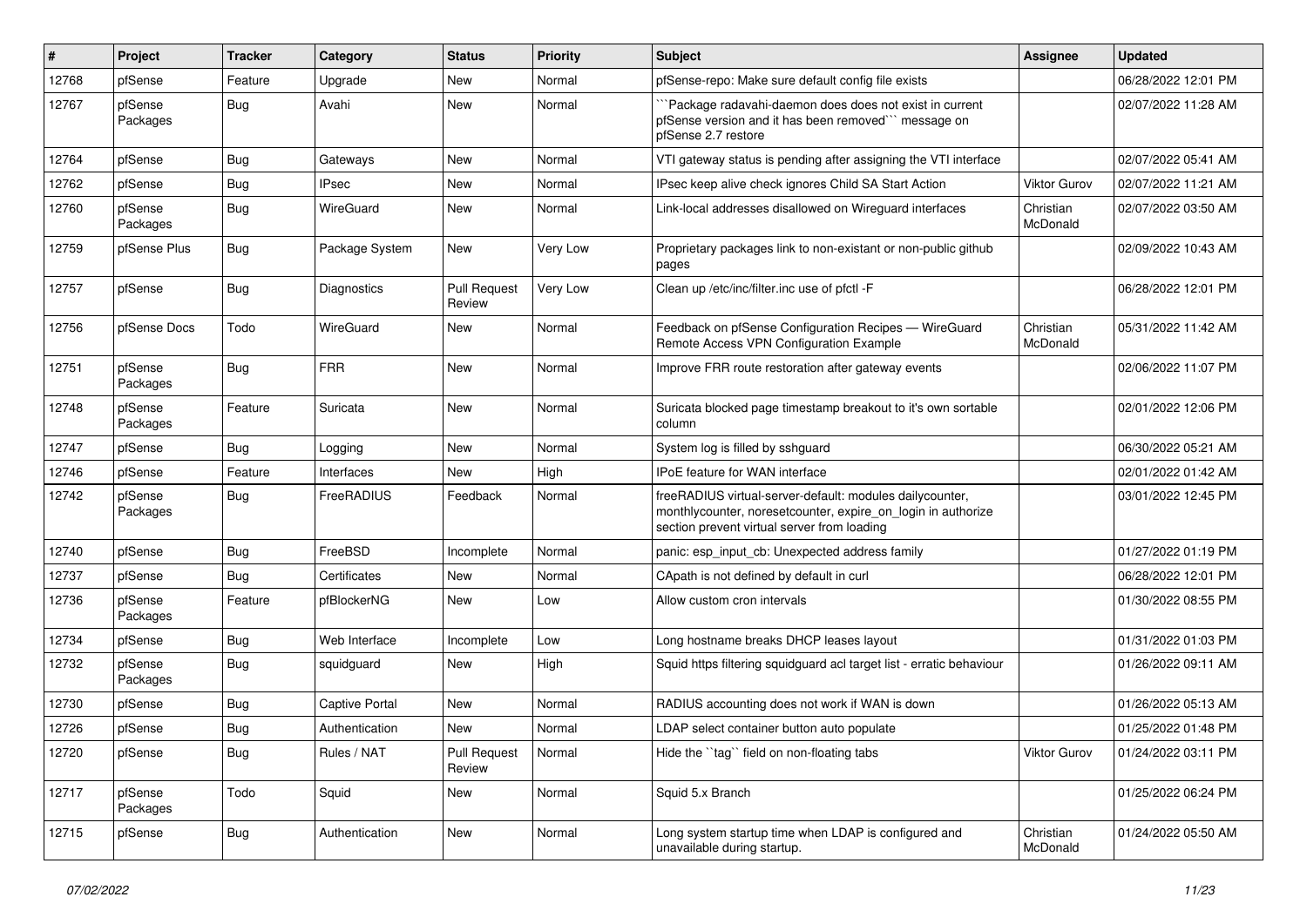| #     | Project             | <b>Tracker</b> | Category               | <b>Status</b>                 | <b>Priority</b> | Subject                                                                                   | <b>Assignee</b>     | <b>Updated</b>      |
|-------|---------------------|----------------|------------------------|-------------------------------|-----------------|-------------------------------------------------------------------------------------------|---------------------|---------------------|
| 12711 | pfSense<br>Packages | Feature        | Telegraf               | New                           | Normal          | Add InfluxDB V2 support                                                                   |                     | 01/21/2022 02:54 AM |
| 12708 | pfSense             | <b>Bug</b>     | Aliases / Tables       | New                           | Normal          | alias with non resolving DNS entry breaks underlying pf table                             |                     | 02/20/2022 06:13 PM |
| 12706 | pfSense<br>Packages | <b>Bug</b>     | pfBlockerNG            | Feedback                      | Normal          | pfBlockerNG and unbound does not work after switching /var to<br>RAM disk                 | Viktor Gurov        | 03/24/2022 10:47 AM |
| 12705 | pfSense             | Bug            | <b>IPsec</b>           | Incomplete                    | Normal          | ECDSA certificate does not work for IPSec VPN phase 1                                     |                     | 01/24/2022 03:22 PM |
| 12683 | pfSense<br>Packages | Bug            | Snort                  | Feedback                      | Normal          | snort get vpns list() does not include OpenVPN CSO                                        | Viktor Gurov        | 02/15/2022 10:47 AM |
| 12679 | pfSense             | Feature        | Interfaces             | New                           | Normal          | Remind user to update DHCPv6 range when changing interface<br>IPv6 prefix                 |                     | 01/12/2022 07:36 AM |
| 12676 | pfSense             | Feature        | Rules / NAT            | New                           | Normal          | Add the Tagged option on the Port Forward rules edit page                                 |                     | 01/11/2022 05:52 AM |
| 12673 | pfSense             | <b>Bug</b>     | Dashboard              | <b>Pull Request</b><br>Review | Normal          | Firewall Logs Widget fails to update at intervals below 5<br>seconds.                     | <b>Viktor Gurov</b> | 06/28/2022 12:01 PM |
| 12670 | pfSense<br>Packages | Bug            | <b>ACME</b>            | New                           | Normal          | ACME package writes credentials to system log                                             | Viktor Gurov        | 03/07/2022 10:58 AM |
| 12667 | pfSense<br>Packages | Bug            | WireGuard              | New                           | Normal          | Firewall Crashed After Upgrading Wireguard                                                |                     | 01/07/2022 09:18 AM |
| 12665 | pfSense             | Feature        | Rules / NAT            | New                           | Normal          | Ability to add custom pf rules from the GUI                                               |                     | 01/07/2022 09:30 AM |
| 12659 | pfSense Docs        | Todo           | Hardware               | New                           | Normal          | Feedback on Hardware - Hardware Tuning and<br>Troubleshooting - Flow Control for ix       |                     | 01/16/2022 10:22 AM |
| 12658 | pfSense<br>Packages | Feature        | darkstat               | New                           | Normal          | Adding prometheus metrics to darkstat                                                     |                     | 05/27/2022 09:44 PM |
| 12656 | pfSense<br>Packages | Feature        | New Package<br>Request | New                           | Normal          | <b>NextDNS</b>                                                                            |                     | 01/31/2022 01:50 AM |
| 12655 | pfSense<br>Packages | Bug            | Telegraf               | New                           | Normal          | telegraf, wireguard plugin failing                                                        |                     | 12/30/2021 05:51 PM |
| 12653 | pfSense<br>Packages | Regression     | <b>FRR</b>             | Feedback                      | Normal          | RIP related startup error                                                                 | Viktor Gurov        | 12/30/2021 08:37 AM |
| 12648 | pfSense             | <b>Bug</b>     | <b>Captive Portal</b>  | New                           | Normal          | Undocumented variables 'listenporthttp' and 'listenporthttps'                             |                     | 12/28/2021 10:44 AM |
| 12645 | pfSense             | Bug            | <b>IPsec</b>           | New                           | Normal          | `filterdns`` does not monitor remote IPsec gateways for IPv6<br>address changes           | Viktor Gurov        | 06/28/2022 12:01 PM |
| 12643 | pfSense<br>Packages | Regression     | Suricata               | Feedback                      | Normal          | Rule categories are cleared after clicking the save button on the<br>Global Settings page |                     | 12/30/2021 03:44 AM |
| 12632 | pfSense             | Bug            | Gateways               | New                           | High            | Assigning a /30 WAN IP address at the console does not save<br>the gateway correctly      |                     | 06/28/2022 12:01 PM |
| 12625 | pfSense             | Feature        | Logging                | New                           | Normal          | Granular logging options for default firewall rules.                                      |                     | 12/21/2021 06:39 PM |
| 12623 | pfSense<br>Packages | <b>Bug</b>     | <b>ACME</b>            | New                           | Normal          | acme.sh package   DNS-ISPConfig settings                                                  | Viktor Gurov        | 03/10/2022 03:42 PM |
| 12612 | pfSense             | <b>Bug</b>     | <b>DNS Resolver</b>    | New                           | Normal          | DNS Resolver is restarted during every "rc.newwanip" event                                |                     | 06/28/2022 12:01 PM |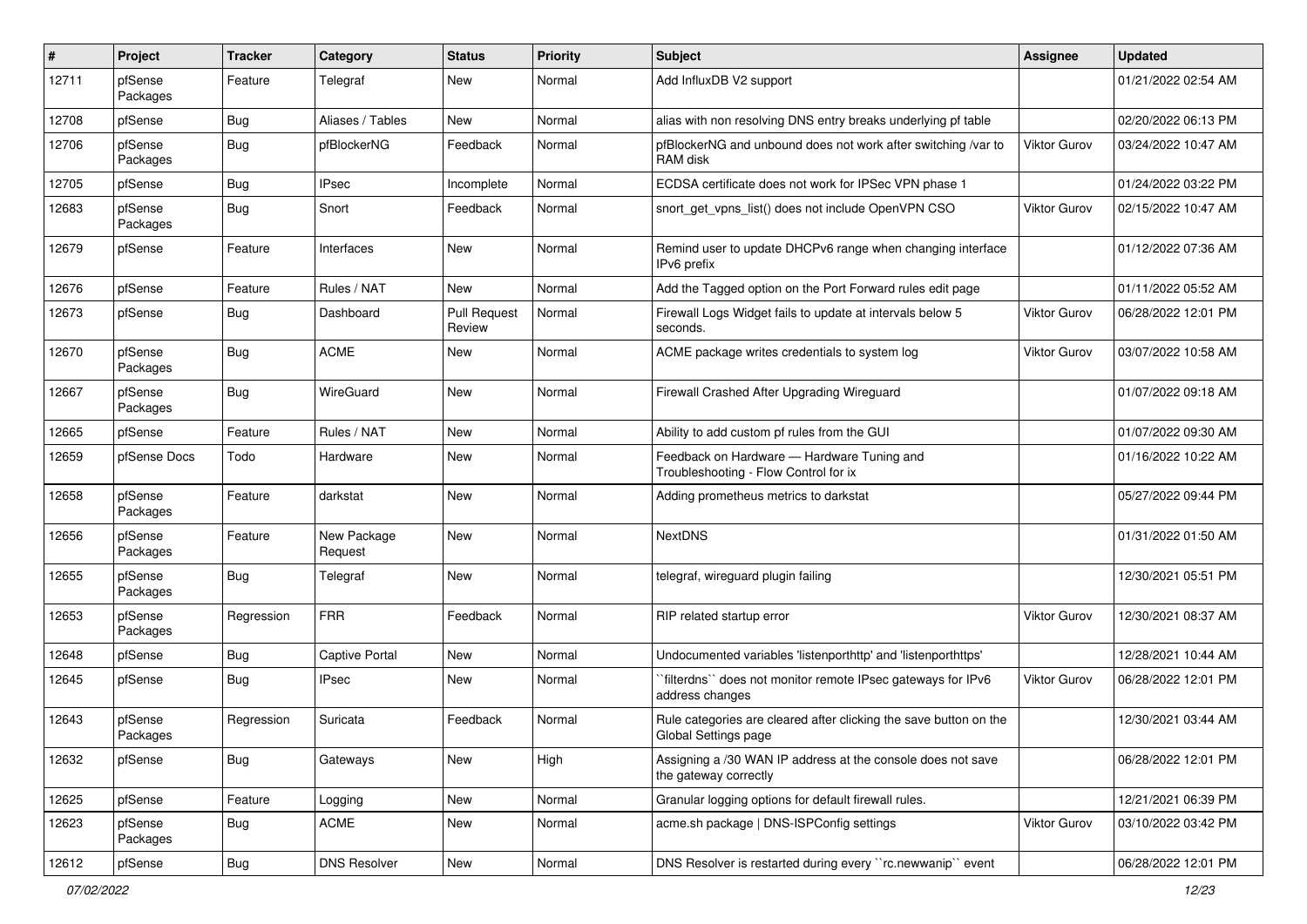| #     | Project             | <b>Tracker</b>     | Category                | <b>Status</b> | <b>Priority</b> | Subject                                                                                                                   | <b>Assignee</b>       | <b>Updated</b>      |
|-------|---------------------|--------------------|-------------------------|---------------|-----------------|---------------------------------------------------------------------------------------------------------------------------|-----------------------|---------------------|
| 12608 | pfSense<br>Packages | Bug                | WireGuard               | New           | High            | WireGuard tunnels monitored by dpinger causing system to stop<br>routing completely in certain situations                 | Christian<br>McDonald | 12/16/2021 03:14 PM |
| 12607 | pfSense Plus        | Bug                | Hardware / Drivers      | New           | High            | Instability with Snort Inline with AWS Instances                                                                          |                       | 01/10/2022 09:03 PM |
| 12602 | pfSense             | Feature            | <b>Dynamic DNS</b>      | New           | Normal          | DHCPv6 should allow DDNS Client updates for hosts                                                                         |                       | 12/15/2021 11:00 AM |
| 12600 | pfSense             | Feature            | Aliases / Tables        | New           | Normal          | allow custom mask for a network alias created from a FQDN                                                                 |                       | 12/15/2021 10:50 AM |
| 12597 | pfSense Docs        | <b>New Content</b> | Hardware                | New           | Normal          | How to reset IPMI settings and password for Netgate appliances                                                            |                       | 05/07/2022 12:33 PM |
| 12581 | pfSense             | Regression         | DHCP (IPv6)             | New           | Normal          | CARP IPv6 assigned address does not get advertised to<br>endpoints with RADV                                              |                       | 12/16/2021 02:34 PM |
| 12573 | pfSense<br>Packages | Feature            | New Package<br>Request  | New           | Normal          | Dashboard widget with external connection map                                                                             | aleksei<br>prokofiev  | 12/07/2021 07:38 AM |
| 12570 | pfSense Docs        | Correction         | General                 | New           | Normal          | Active appliance list missing 6100                                                                                        |                       | 12/06/2021 11:41 AM |
| 12565 | pfSense Docs        | <b>New Content</b> | OpenVPN                 | New           | Normal          | Document new "Duplicate Connection Limit" option on OpenVPN<br>server instances                                           | Jim Pingle            | 12/06/2021 08:07 AM |
| 12564 | pfSense             | Feature            | Aliases / Tables        | New           | Low             | add column to show that an Alias is in use by or not                                                                      |                       | 12/04/2021 07:25 PM |
| 12563 | pfSense             | Bug                | OpenVPN                 | New           | Normal          | OpenVPN server doesn't support Framed-IPv6-Address RADIUS<br>attribute                                                    |                       | 12/03/2021 11:19 AM |
| 12553 | pfSense             | Feature            | Backup / Restore        | New           | Normal          | Auto Config Backup: Allow selecting multiple backups for<br>deletion                                                      |                       | 02/22/2022 04:27 AM |
| 12552 | pfSense             | Bug                | OpenVPN                 | New           | Normal          | "Pull DNS" option within OpenVPN client does not cause<br>pfSense to use DNS servers assigned by remote OpenVPN<br>server |                       | 12/08/2021 08:45 AM |
| 12551 | pfSense             | Feature            | <b>DNS Resolver</b>     | New           | Low             | Add ability to set DNS resolver search domain list                                                                        |                       | 12/01/2021 11:18 AM |
| 12549 | pfSense             | Regression         | <b>IPsec</b>            | New           | Normal          | Per-user Mobile IPsec settings are not applied to connecting<br>mobile clients                                            | Jim Pingle            | 06/28/2022 12:01 PM |
| 12547 | pfSense             | Bug                | <b>Operating System</b> | Feedback      | Normal          | unsheduled system reboot/crash                                                                                            | Mateusz Guzik         | 12/01/2021 01:20 PM |
| 12546 | pfSense Plus        | Feature            | Authentication          | New           | Normal          | Add 2FA Support to pfSense Plus Local Database Authentication                                                             |                       | 06/25/2022 05:30 PM |
| 12543 | pfSense             | Bug                | Web Interface           | Feedback      | Normal          | Deleteing a Outbound NAT rule gave me an empty rule and<br>displayed php error in UI.                                     |                       | 02/14/2022 04:36 AM |
| 12542 | pfSense             | Bug                | Virtual IP Addresses    | New           | Normal          | Cannot assign a same IPv6 Link-Local address to different<br>interfaces                                                   |                       | 11/25/2021 01:41 AM |
| 12539 | pfSense             | Bug                | Interfaces              | New           | Low             | Changing VLAN ID for LAN interface in assignments silently fails.                                                         |                       | 11/23/2021 04:12 AM |
| 12538 | pfSense<br>Packages | Bug                | PIMD                    | New           | Normal          | PIMD sub-interface bug                                                                                                    |                       | 11/20/2021 09:44 PM |
| 12535 | pfSense Docs        | Correction         | <b>Firewall Rules</b>   | New           | Normal          | Negate Rules function does not match the description                                                                      |                       | 07/01/2022 07:20 AM |
| 12534 | pfSense Plus        | Feature            | Hardware / Drivers      | New           | Normal          | Generate a ISO Image for Remote Restore of pfSense Plus on<br>the XG-1537 and 1541 units with IPMI                        |                       | 05/30/2022 10:28 AM |
| 12526 | pfSense<br>Packages | Feature            | WireGuard               | New           | Normal          | WireGuard Widget                                                                                                          | Christian<br>McDonald | 11/17/2021 07:15 AM |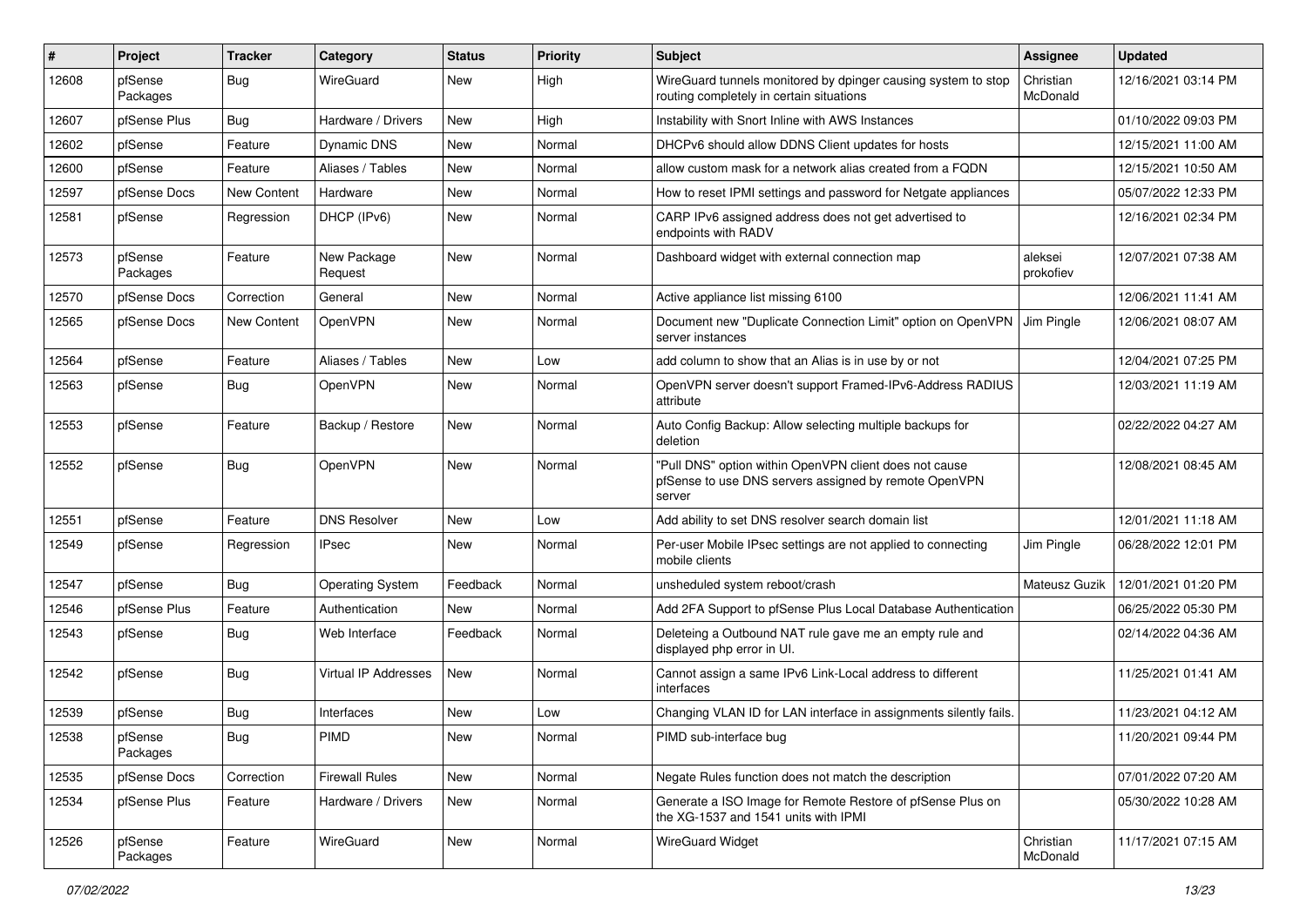| #     | Project             | <b>Tracker</b> | Category                 | <b>Status</b>                 | <b>Priority</b> | <b>Subject</b>                                                                                  | <b>Assignee</b>       | <b>Updated</b>      |
|-------|---------------------|----------------|--------------------------|-------------------------------|-----------------|-------------------------------------------------------------------------------------------------|-----------------------|---------------------|
| 12525 | pfSense<br>Packages | Feature        | WireGuard                | New                           | Normal          | WireGuard Tunnel restore configuration                                                          | Christian<br>McDonald | 11/17/2021 07:15 AM |
| 12524 | pfSense Plus        | Feature        | <b>Operating System</b>  | New                           | Normal          | OpenSSL QAT Engine                                                                              |                       | 04/10/2022 02:54 AM |
| 12522 | pfSense             | Feature        | OpenVPN                  | New                           | Very Low        | More flexible Client-Specific Override options for controlling<br>options pushed to clients     |                       | 04/11/2022 03:11 PM |
| 12521 | pfSense             | Feature        | <b>Operating System</b>  | New                           | Very Low        | Add the BBR2, QUIC, RACK Congestion Control (CC) protocols                                      |                       | 11/15/2021 07:40 AM |
| 12520 | pfSense<br>Packages | Feature        | Squid                    | New                           | High            | [Squid] - Allow or Deny Mappings from IP/Host/GeoIP sources                                     |                       | 11/12/2021 02:13 PM |
| 12519 | pfSense             | Bug            | Authentication           | New                           | Normal          | Fail authentication using special character in password via the<br><b>LDAP</b> connector        |                       | 11/12/2021 07:39 AM |
| 12513 | pfSense<br>Packages | Feature        | WireGuard                | New                           | Normal          | WireGuard Utilization Status (Beyond Active Connection)                                         | Christian<br>McDonald | 12/22/2021 08:40 PM |
| 12509 | pfSense             | Bug            | OpenVPN                  | <b>New</b>                    | Normal          | Deffered authentication does not work with auth-gen-token<br>external-auth or pusk "auth-token" |                       | 11/08/2021 04:01 AM |
| 12508 | pfSense             | Bug            | <b>DHCP Relay</b>        | New                           | Normal          | DHCP Relay over VPN                                                                             |                       | 11/06/2021 11:25 AM |
| 12507 | pfSense<br>Packages | Bug            | softflowd                | <b>Pull Request</b><br>Review | Normal          | Add support for bi-directional flows in softflowd                                               |                       | 11/11/2021 03:53 AM |
| 12506 | pfSense<br>Packages | Bug            | Suricata                 | Feedback                      | Normal          | Only selected instance is restarted on suppress list change                                     | <b>Viktor Gurov</b>   | 12/01/2021 04:43 AM |
| 12504 | pfSense             | Bug            | Interfaces               | New                           | Normal          | BCM57412 NetXtreme-E 10Gb RDMA Ethernet controller issue                                        |                       | 11/05/2021 04:51 AM |
| 12502 | pfSense<br>Packages | Feature        | syslog-ng                | New                           | Normal          | Syslog-ng Configuration Library (scl) missing                                                   |                       | 11/02/2021 06:06 PM |
| 12495 | pfSense             | Feature        | Dynamic DNS              | <b>Pull Request</b><br>Review | Normal          | DynDNS: add deSEC IPv4&v6 simultaneos update                                                    | <b>Lukas Wiest</b>    | 11/01/2021 08:53 AM |
| 12494 | pfSense             | Feature        | Dynamic DNS              | <b>Pull Request</b><br>Review | Normal          | DynDNS: make simultaneous update of IP and LegacyIP<br>possible                                 | Lukas Wiest           | 11/01/2021 08:52 AM |
| 12491 | pfSense<br>Packages | Feature        | squidguard               | <b>New</b>                    | Normal          | squidguard: allow multiple regex                                                                |                       | 10/28/2021 03:30 PM |
| 12483 | pfSense             | Bug            | Configuration<br>Backend | New                           | Normal          | GUI creates inconsistent config.xml                                                             |                       | 10/23/2021 06:48 AM |
| 12475 | pfSense<br>Packages | Bug            | OpenVPN Client<br>Export | Feedback                      | Normal          | OpenVPN Client Export does not show certificate without private<br>key                          | Jim Pingle            | 02/17/2022 08:24 AM |
| 12473 | pfSense             | Feature        | <b>IPsec</b>             | New                           | Normal          | Allow user adjustment of IPsec Keep Alive periodic checks                                       |                       | 12/22/2021 05:59 AM |
| 12467 | pfSense             | Bug            | Captive Portal           | New                           | Normal          | CP error on client disconnect after reboot                                                      |                       | 10/17/2021 05:35 AM |
| 12466 | pfSense             | Feature        | OpenVPN                  | New                           | Very Low        | Option to Disable Renegotiation timer in OpenVPN Server                                         |                       | 06/27/2022 07:22 AM |
| 12465 | pfSense<br>Packages | Feature        | haproxy                  | New                           | Normal          | Add forwardfor advanced usecases                                                                |                       | 10/16/2021 07:35 PM |
| 12464 | pfSense             | Bug            | Logging                  | <b>Pull Request</b><br>Review | Normal          | Syslog Auth messages are sent as Emergency Level                                                |                       | 06/28/2022 12:01 PM |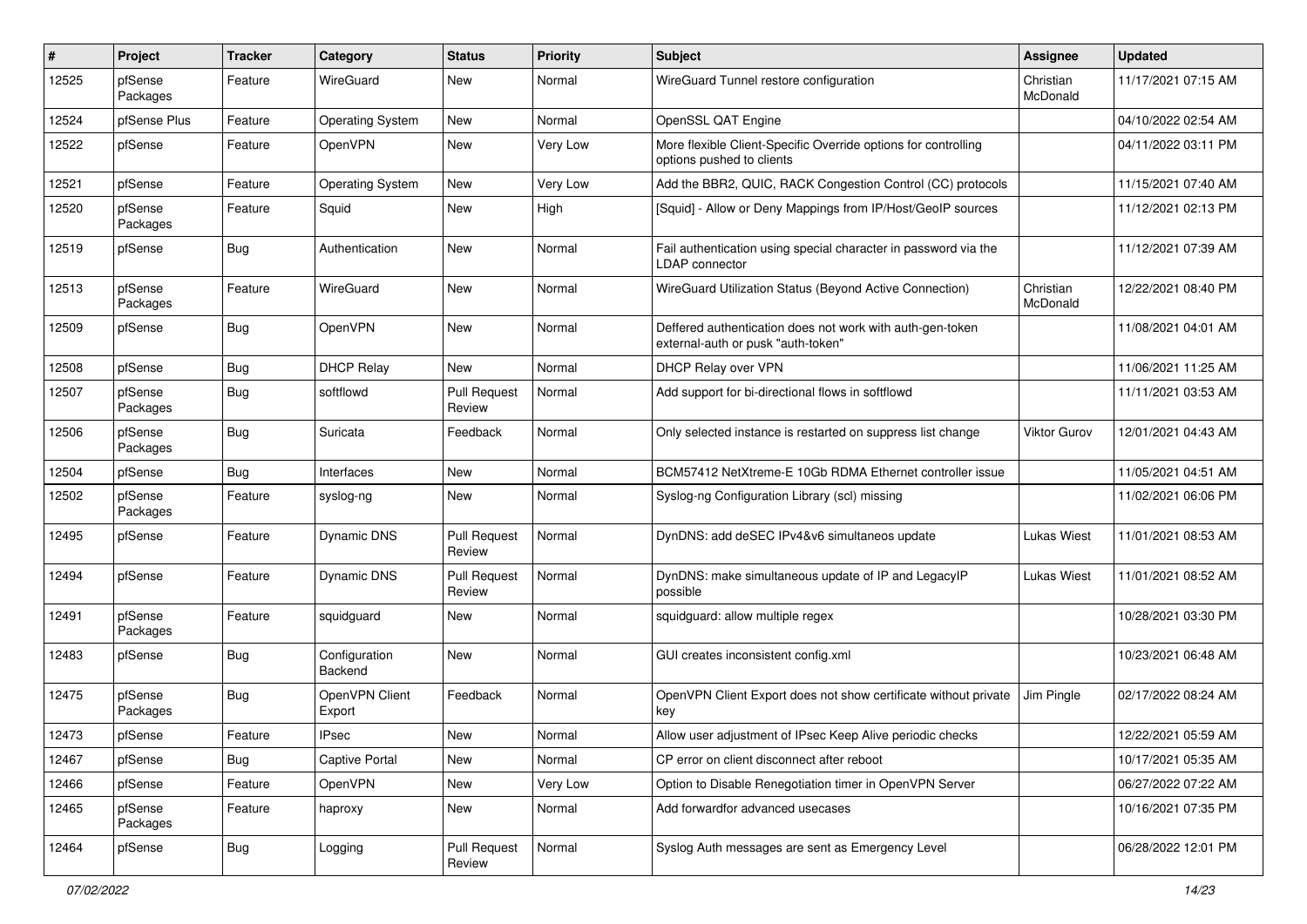| ∦     | Project             | <b>Tracker</b> | Category                        | <b>Status</b>                 | Priority        | Subject                                                                                                                                  | Assignee        | <b>Updated</b>      |
|-------|---------------------|----------------|---------------------------------|-------------------------------|-----------------|------------------------------------------------------------------------------------------------------------------------------------------|-----------------|---------------------|
| 12462 | pfSense<br>Packages | Feature        | Telegraf                        | <b>Pull Request</b><br>Review | Normal-package  | Telegraf: Add "devfs" to ignore fs                                                                                                       | Offstage Roller | 10/18/2021 09:03 AM |
| 12461 | pfSense Docs        | Todo           | Hardware                        | New                           | Normal          | Improve macOS Serial Command Instructions                                                                                                |                 | 10/15/2021 03:47 PM |
| 12459 | pfSense             | Todo           | Virtual IP Addresses            | New                           | Normal          | Add IP Alias subnet input validation                                                                                                     |                 | 10/15/2021 09:35 AM |
| 12458 | pfSense             | Feature        | Authentication                  | New                           | Normal          | Use "unixHomeDirectory" instead of "homeDirectory" when<br>LDAP authentication server is Active Directory                                |                 | 10/15/2021 08:18 AM |
| 12457 | pfSense Docs        | Todo           | Packages                        | New                           | <b>Very Low</b> | Add UPS Configuration Recipes for apcupsd and nut UPS<br>Packages with Common Brand Units                                                |                 | 10/18/2021 08:37 AM |
| 12451 | pfSense             | Bug            | Virtual IP Addresses            | New                           | Normal          | deleteVIP() does not check RFC2136 Update Source                                                                                         |                 | 10/13/2021 10:06 AM |
| 12444 | pfSense<br>Packages | Bug            | ntop                            | New                           | Normal          | ntopng throws errors when viewing single host                                                                                            |                 | 10/11/2021 12:39 PM |
| 12436 | pfSense             | Bug            | <b>PPPoE Server</b>             | New                           | Normal          | Pppoe server config gui does not allow setting of chap<br>authentication, and sets the network start address for allocation<br>$\circ$ 0 |                 | 10/21/2021 08:15 AM |
| 12431 | pfSense             | Todo           | Web Interface                   | Pull Request<br>Review        | Normal          | GUI pages should use "POST" for AJAX calls, not "GET"                                                                                    | Viktor Gurov    | 06/28/2022 12:01 PM |
| 12427 | pfSense<br>Packages | Todo           | haproxy                         | New                           | Normal          | ha-proxy: action order in the GUI is not keeped in the resulting<br>ha-proxy configuration                                               |                 | 10/06/2021 07:02 AM |
| 12423 | pfSense<br>Packages | <b>Bug</b>     | pfBlockerNG                     | Feedback                      | Normal          | Dashboard shows "SQLite database missing, Force Reload<br>DNSBL to recover!"                                                             |                 | 12/31/2021 01:06 PM |
| 12421 | pfSense             | Bug            | Rules / NAT                     | New                           | Normal          | IPV6 limiter bug                                                                                                                         |                 | 10/02/2021 08:44 AM |
| 12414 | pfSense<br>Packages | Bug            | pfBlockerNG                     | Feedback                      | Normal          | DNSBL SafeSearch page displays input validation error if DoH /<br>DoT blocking is not enabled                                            |                 | 12/30/2021 02:49 PM |
| 12411 | pfSense Docs        | Todo           | <b>High Availability</b>        | New                           | Normal          | Feedback on High Availability - pfSense XML-RPC Config Sync<br>Overview                                                                  |                 | 09/29/2021 10:39 AM |
| 12402 | pfSense Docs        | Todo           | Configuration                   | New                           | Normal          | Feedback on Configuration - Advanced Configuration Options<br>- Notifications                                                            |                 | 09/24/2021 12:46 AM |
| 12401 | pfSense             | Bug            | <b>Traffic Graphs</b>           | New                           | Normal          | Traffic graphs with untagged and tagged VLAN on same<br>interface                                                                        |                 | 09/23/2021 09:18 PM |
| 12400 | pfSense Docs        | Correction     | <b>NAT</b>                      | New                           | Normal          | NAT 1:1 documentation - multi-wan information                                                                                            |                 | 03/13/2022 12:53 PM |
| 12395 | pfSense Docs        | Todo           | Packages                        | New                           | Normal          | Feedback on Packages - FRR Package - Border Gateway<br>Protocol - BGP Required Information                                               |                 | 09/21/2021 04:32 PM |
| 12393 | pfSense             | Bug            | <b>Traffic Shaper</b><br>(ALTQ) | New                           | LOW             | Priority of qOthersLow higher than default queues                                                                                        |                 | 09/21/2021 02:48 PM |
| 12385 | pfSense             | <b>Bug</b>     | Virtual IP Addresses            | Pull Request<br>Review        | Normal          | deleteVIP() does not check 1:1 NAT and Outbound NAT rules                                                                                | Viktor Gurov    | 06/28/2022 12:01 PM |
| 12382 | pfSense             | Regression     | OpenVPN                         | New                           | Normal          | Certificate Depth checking creates OpenVPN micro-outages<br>every time a user authenticates after 2.5.2 upgrade                          |                 | 01/17/2022 04:17 AM |
| 12370 | pfSense             | Feature        | Rules / NAT                     | New                           | Low             | Add limiters to Queue column on firewall rule list                                                                                       |                 | 09/14/2021 07:37 AM |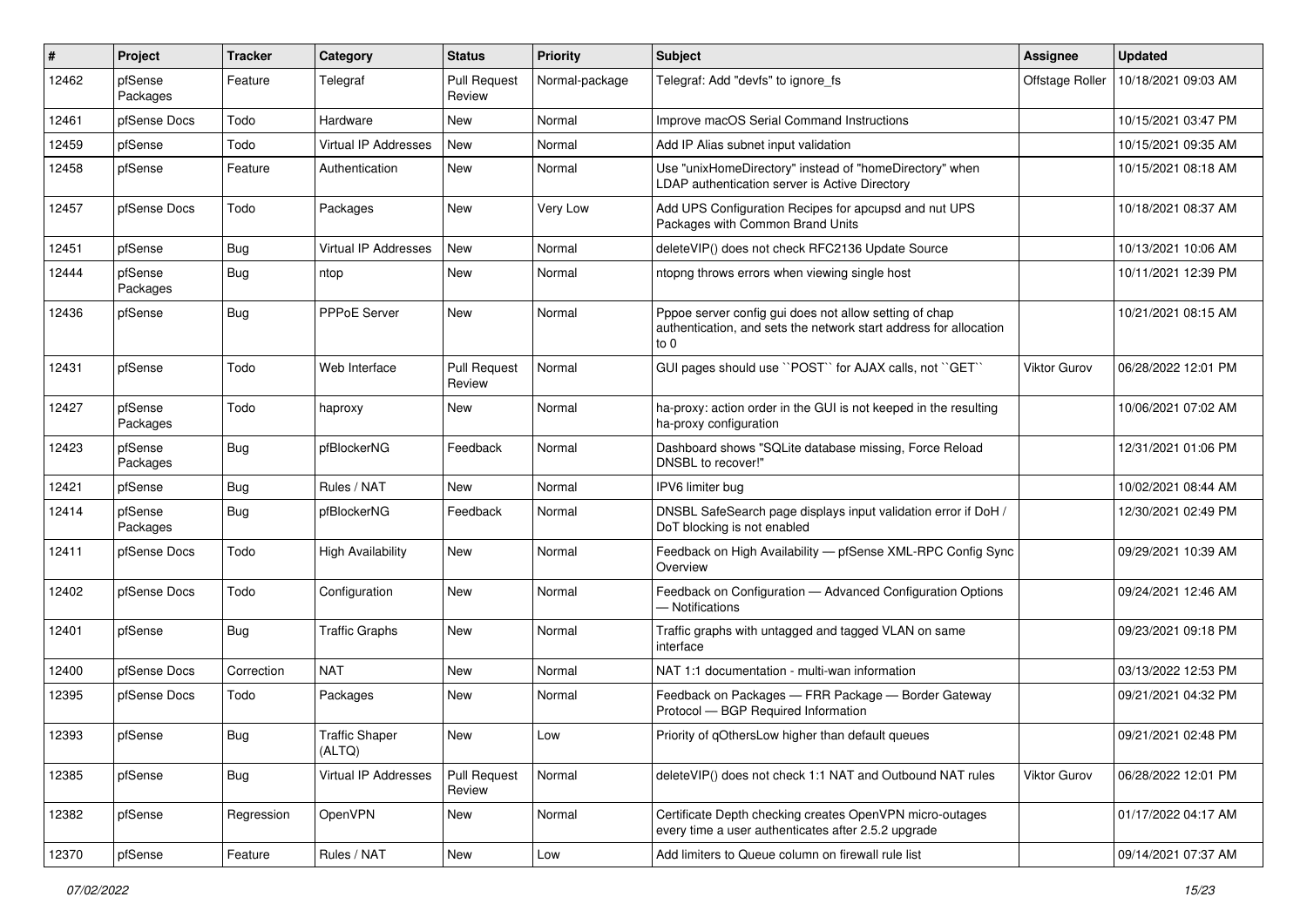| #     | Project             | <b>Tracker</b> | Category               | <b>Status</b> | <b>Priority</b> | <b>Subject</b>                                                                                       | Assignee            | <b>Updated</b>      |
|-------|---------------------|----------------|------------------------|---------------|-----------------|------------------------------------------------------------------------------------------------------|---------------------|---------------------|
| 12369 | pfSense<br>Packages | Feature        | Mail report            | New           | Low             | Skip If No Content issue                                                                             |                     | 09/14/2021 06:40 AM |
| 12367 | pfSense             | Todo           | Installer              | New           | Normal          | ZFS: Do not show memstick disk on target list                                                        |                     | 09/13/2021 07:37 AM |
| 12358 | pfSense<br>Packages | Feature        | pfBlockerNG            | New           | Normal          | IP List Copy/Import/Export                                                                           |                     | 09/09/2021 01:56 PM |
| 12357 | pfSense             | Bug            | <b>Captive Portal</b>  | New           | Normal          | Captive Portal popup Logout button loads full login page in<br>popup when clicked                    |                     | 10/27/2021 12:10 PM |
| 12354 | pfSense<br>Packages | Todo           | haproxy                | Feedback      | High            | Update haproxy-devel to mitigate CVE-2021-40346                                                      | <b>Viktor Gurov</b> | 05/12/2022 08:50 AM |
| 12351 | pfSense<br>Packages | Todo           | pfBlockerNG            | Feedback      | Normal          | Remove non-functional feeds                                                                          | Viktor Gurov        | 02/04/2022 02:29 PM |
| 12343 | pfSense             | Feature        | Diagnostics            | <b>New</b>    | Low             | Real time traffic monitoring                                                                         |                     | 09/06/2021 01:26 PM |
| 12338 | pfSense<br>Packages | Bug            | <b>RRD Summary</b>     | New           | Normal          | RRD Summary does not report data on 3100                                                             |                     | 04/15/2022 02:54 PM |
| 12335 | pfSense             | <b>Bug</b>     | <b>IPsec</b>           | New           | Normal          | IPsec DNS inefficiency                                                                               | Jim Pingle          | 06/28/2022 12:01 PM |
| 12330 | pfSense<br>Packages | <b>Bug</b>     | pfBlockerNG            | Feedback      | Normal          | pfBlockerNG devel creating invalid NAT rules on boot                                                 |                     | 04/21/2022 12:40 PM |
| 12329 | pfSense<br>Packages | Feature        | Avahi                  | New           | Normal          | Add optional floating firewall rules for IPv4 and IPv6                                               |                     | 02/09/2022 04:43 PM |
| 12322 | pfSense<br>Packages | Bug            | Suricata               | Feedback      | Normal          | Suricata creates invalid HOME_NET entries                                                            | Viktor Gurov        | 09/10/2021 11:42 AM |
| 12308 | pfSense<br>Packages | Feature        | New Package<br>Request | New           | Normal          | Dynamicaly Update Firewall Aliases from OpenVPN LDAP<br>Group membership of the connected user       |                     | 08/27/2021 12:51 AM |
| 12300 | pfSense             | Feature        | Hardware / Drivers     | New           | Normal          | Add Aquantia Atlantic driver to pfsense                                                              |                     | 09/14/2021 06:49 AM |
| 12292 | pfSense<br>Packages | Feature        | Suricata               | Feedback      | Normal          | GeoIP look on the Alerts, Blocked and Files pages                                                    | Viktor Gurov        | 08/23/2021 08:16 AM |
| 12286 | pfSense<br>Packages | Bug            | FreeRADIUS             | <b>New</b>    | Normal          | Add support for ntlm_auth in LDAP                                                                    |                     | 08/20/2021 08:27 AM |
| 12285 | pfSense<br>Packages | Feature        | Suricata               | In Progress   | Normal          | Add more EVE Logged Traffic protocols                                                                | Viktor Gurov        | 08/20/2021 08:22 AM |
| 12283 | pfSense             | Bug            | Authentication         | New           | Normal          | LDAP/RADIUS authentication servers configuration does not<br>allow source IP address to be specified |                     | 08/20/2021 01:15 AM |
| 12281 | pfSense<br>Packages | Feature        | Nut                    | New           | Normal          | Add support for Telegram/Pushover notifications                                                      | <b>Viktor Gurov</b> | 01/24/2022 07:25 AM |
| 12278 | pfSense<br>Packages | Regression     | Zabbix                 | Feedback      | Normal          | Invalid plugin_certificates() function name                                                          | Viktor Gurov        | 08/19/2021 05:52 AM |
| 12268 | pfSense Docs        | Todo           | <b>Firewall Rules</b>  | New           | Normal          | Feedback on Firewall - Aliases                                                                       |                     | 08/17/2021 12:55 AM |
| 12264 | pfSense<br>Packages | Bug            | Squid                  | Feedback      | Low             | Stray <table> line in squid_monitor.php</table>                                                      | Viktor Gurov        | 12/23/2021 10:53 AM |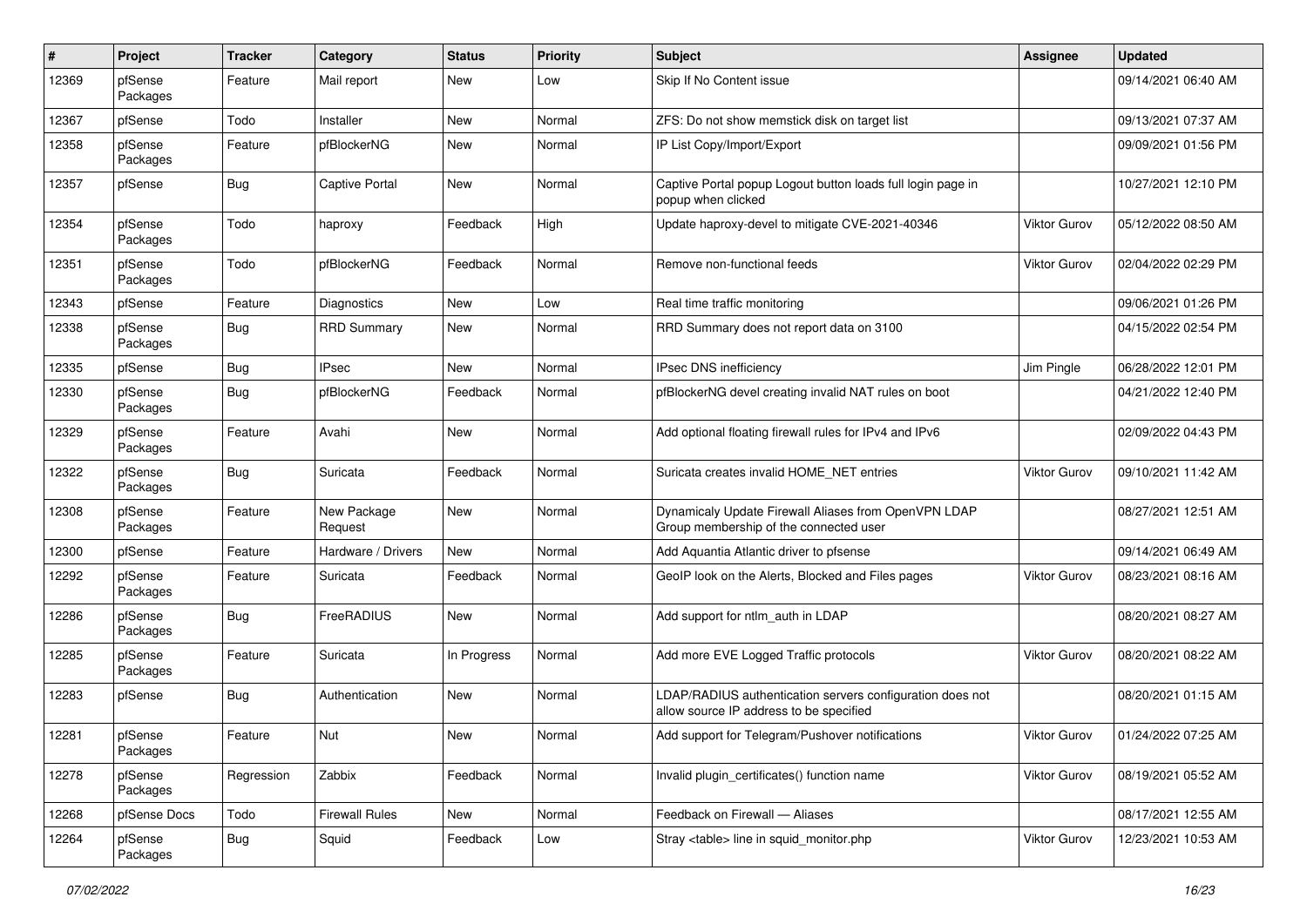| #     | Project             | <b>Tracker</b> | Category                 | <b>Status</b>                 | <b>Priority</b> | Subject                                                                             | <b>Assignee</b>     | <b>Updated</b>      |
|-------|---------------------|----------------|--------------------------|-------------------------------|-----------------|-------------------------------------------------------------------------------------|---------------------|---------------------|
| 12260 | pfSense<br>Packages | <b>Bug</b>     | ntop                     | New                           | Normal          | Update popup and version missmatch?                                                 |                     | 01/08/2022 05:53 AM |
| 12259 | pfSense             | <b>Bug</b>     | <b>Operating System</b>  | New                           | Normal          | Intel em NICs Suffering Performance Degradation on<br>FreeBSD12                     |                     | 02/25/2022 09:28 PM |
| 12258 | pfSense<br>Packages | <b>Bug</b>     | WireGuard                | Feedback                      | Normal          | Copy key buttons only work in HTTPS mode                                            |                     | 02/03/2022 04:57 AM |
| 12249 | pfSense             | Bug            | Backup / Restore         | New                           | Normal          | HAProxy causing failed ACB backups                                                  |                     | 11/15/2021 11:58 PM |
| 12248 | pfSense             | Feature        | Package System           | <b>New</b>                    | Low             | Package Update Availability Notification                                            |                     | 11/28/2021 10:02 AM |
| 12243 | pfSense             | Todo           | Package System           | New                           | Normal          | Implement "`plugin_interfaces()`"                                                   |                     | 02/07/2022 03:50 AM |
| 12237 | pfSense Docs        | Todo           | Hardware                 | New                           | Normal          | Feedback on Hardware - Hardware Tuning and<br>Troubleshooting                       |                     | 08/10/2021 03:13 AM |
| 12225 | pfSense             | <b>Bug</b>     | Authentication           | <b>Pull Request</b><br>Review | Normal          | Group membership field is not needed for remote groups                              | <b>Viktor Gurov</b> | 06/28/2022 12:01 PM |
| 12215 | pfSense             | Regression     | OpenVPN                  | Feedback                      | Normal          | OpenVPN does not resync when running on a gateway group                             |                     | 12/22/2021 05:49 AM |
| 12214 | pfSense Docs        | Todo           | General                  | New                           | Low             | Connect to WebGui.                                                                  |                     | 08/05/2021 04:39 AM |
| 12206 | pfSense<br>Packages | Bug            | <b>NET-SNMP</b>          | Feedback                      | Normal          | Certificate Manager page doesn't show Net-SNMP used<br>certificates                 | <b>Viktor Gurov</b> | 12/30/2021 09:40 AM |
| 12190 | pfSense             | Feature        | Rules / NAT              | New                           | Normal          | Add ability to reference ipv6 prefix in firewall rules and aliases                  |                     | 08/05/2021 01:47 PM |
| 12188 | pfSense<br>Packages | Bug            | OpenVPN Client<br>Export | New                           | Normal          | client export breaks multi remote configurations                                    |                     | 10/02/2021 05:58 PM |
| 12183 | pfSense             | Regression     | Interfaces               | <b>New</b>                    | Low             | Changing MAC address for PPP parent interface stopped<br>working                    |                     | 04/20/2022 04:16 PM |
| 12179 | pfSense<br>Packages | Feature        | qemu-guest-agent         | New                           | Normal          | QEMU package                                                                        |                     | 07/30/2021 08:02 AM |
| 12178 | pfSense<br>Packages | <b>Bug</b>     | WireGuard                | <b>New</b>                    | Low             | WireGuard always shows 'Configuring WireGuard<br>tunnelsdone.' message on boot      |                     | 07/30/2021 06:58 AM |
| 12176 | pfSense             | Todo           | Interfaces               | <b>Pull Request</b><br>Review | Normal          | Hide WireGuard interfaces on appropriate pages                                      |                     | 08/11/2021 12:52 AM |
| 12167 | pfSense<br>Packages | <b>Bug</b>     | <b>FRR</b>               | Feedback                      | Normal          | BGP TCP setkey not set if neighbor is in peer group                                 | Viktor Gurov        | 09/16/2021 09:38 AM |
| 12162 | pfSense Docs        | Todo           | Products                 | New                           | Normal          | Add "usb reset" as possible solution for non-booting flash drives<br>on the SG-1100 |                     | 10/07/2021 02:19 PM |
| 12160 | pfSense<br>Packages | Regression     | syslog-ng                | Feedback                      | High            | An invalid configuration is generated when choosing TLS as the<br>default protocol  | Jim Pingle          | 07/23/2021 03:27 PM |
| 12144 | pfSense             | Bug            | <b>Operating System</b>  | In Progress                   | Normal          | Bug in "df -t" filtering if two filesystems use the same<br>mountpoint              | Mateusz Guzik       | 09/10/2021 10:07 AM |
| 12139 | pfSense             | Feature        | <b>DNS Forwarder</b>     | New                           | Normal          | Add support in for specifying a DNSMASQ configuration file                          |                     | 07/16/2021 09:45 PM |
| 12130 | pfSense<br>Packages | <b>Bug</b>     | Zeek                     | New                           | Normal          | Zeek fails to start                                                                 |                     | 07/15/2021 02:00 AM |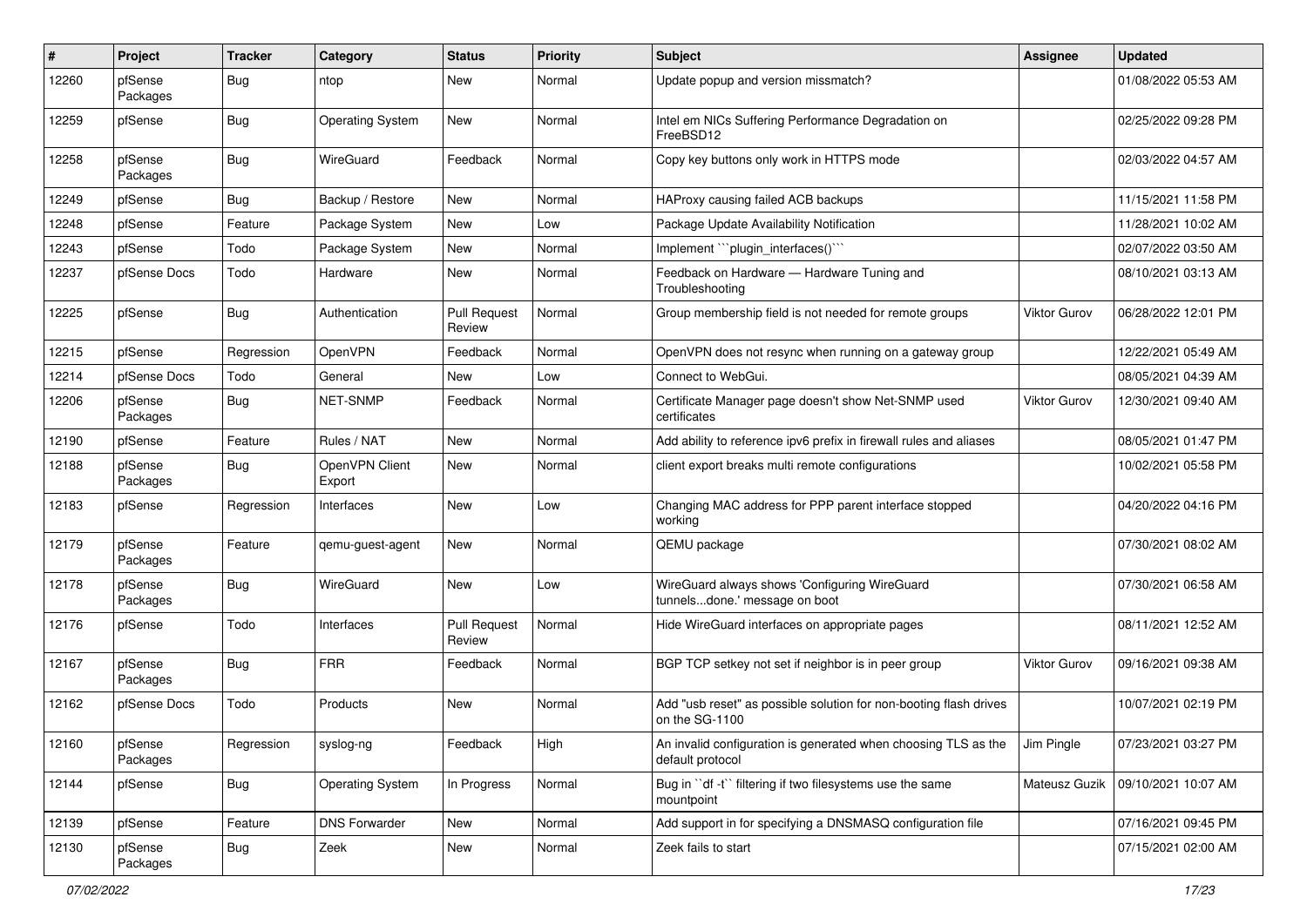| $\vert$ # | Project             | <b>Tracker</b> | Category                | <b>Status</b> | <b>Priority</b> | Subject                                                                                       | Assignee            | <b>Updated</b>      |
|-----------|---------------------|----------------|-------------------------|---------------|-----------------|-----------------------------------------------------------------------------------------------|---------------------|---------------------|
| 12126     | pfSense<br>Packages | Bug            | FreeRADIUS              | New           | Normal          | freeradius3 0.15.7 31                                                                         |                     | 10/11/2021 08:21 AM |
| 12122     | pfSense             | Bug            | Web Interface           | New           | Normal          | Perform greedy actions asychronously                                                          |                     | 07/10/2021 01:10 PM |
| 12121     | pfSense             | Feature        | OpenVPN                 | New           | Normal          | Wider "local network(s)" fields in OpenVPN server configuration                               |                     | 07/19/2021 07:37 AM |
| 12120     | pfSense             | Feature        | <b>DHCP Relay</b>       | New           | Normal          | Permit several sets of destination DHCP servers in DHCP relay                                 |                     | 07/11/2021 05:41 PM |
| 12114     | pfSense<br>Packages | Bug            | syslog-ng               | Feedback      | Normal          | syslog-ng only binds to the last specified interface                                          |                     | 04/21/2022 12:40 PM |
| 12101     | pfSense<br>Packages | Bug            | arpwatch                | Assigned      | Normal          | ArpWatch Suppression Mac for "flip-flop" not suppressing                                      | <b>Viktor Gurov</b> | 10/09/2021 07:19 PM |
| 12098     | pfSense Docs        | Correction     | Configuration           | New           | Normal          | Feedback on pfSense Configuration Recipes - Accessing a<br>CPE/Modem from Inside the Firewall |                     | 07/02/2021 02:30 AM |
| 12097     | pfSense<br>Packages | Feature        | pfBlockerNG             | New           | Normal          | Add dnsbl and geoip logs to system log                                                        |                     | 07/06/2021 01:25 PM |
| 12095     | pfSense             | Bug            | Authentication          | New           | Normal          | Memory leak in pcscd                                                                          |                     | 06/01/2022 01:01 PM |
| 12091     | pfSense             | Feature        | Authentication          | New           | Normal          | RFE: Add support for sssd authentication                                                      |                     | 12/10/2021 04:55 PM |
| 12084     | pfSense<br>Packages | Bug            | <b>FRR</b>              | New           | Normal          | libfrr.so.0 error on SG-1100                                                                  |                     | 06/26/2021 08:22 AM |
| 12079     | pfSense             | Bug            | <b>IGMP Proxy</b>       | New           | Normal          | IGMPProxy: kernel panic, Sleeping thread owns a non-sleepable<br>lock                         | Mateusz Guzik       | 06/28/2022 12:01 PM |
| 12077     | pfSense             | Feature        | Gateways                | New           | Normal          | Allow stick-connections per gateway group                                                     |                     | 06/24/2021 08:45 AM |
| 12073     | pfSense<br>Packages | Bug            | <b>NET-SNMP</b>         | Feedback      | Normal          | netsnmptrapd.conf syntax is wrong                                                             |                     | 04/21/2022 12:40 PM |
| 12070     | pfSense             | Bug            | DHCP (IPv4)             | New           | Low             | <b>VLAN0 for WAN DHCP</b>                                                                     |                     | 12/23/2021 04:31 PM |
| 12067     | pfSense             | Bug            | DHCP (IPv4)             | New           | Very Low        | <b>DHCP Monitoring Statistics Error</b>                                                       |                     | 06/21/2021 08:39 AM |
| 12066     | pfSense             | Feature        | <b>Operating System</b> | New           | Very Low        | Include man and man pages for all core programs and packages                                  |                     | 06/21/2021 07:44 AM |
| 12063     | pfSense Docs        | Todo           | Dynamic DNS             | New           | Normal          | Feedback on Services - Dynamic DNS - Configuring RFC<br>2136 Dynamic DNS updates              |                     | 06/18/2021 06:24 PM |
| 12056     | pfSense             | Bug            | Logging                 | New           | Normal          | Filterlog says "Unknown Option %u"                                                            |                     | 06/18/2021 05:51 AM |
| 12055     | pfSense             | Feature        | Virtual IP Addresses    | Feedback      | Normal          | Option to disable XMLRPC Sync for Loopback Virtual IPs                                        |                     | 06/18/2021 09:05 AM |
| 12036     | pfSense<br>Packages | Bug            | Zabbix                  | Feedback      | Normal          | Certificate Manager page do not show Zabbix used certificates                                 | Viktor Gurov        | 07/15/2021 11:46 AM |
| 12033     | pfSense<br>Packages | Bug            | pfBlockerNG             | New           | Normal          | maxmindb and _sqlite3 modules not found                                                       |                     | 10/01/2021 04:42 AM |
| 12025     | pfSense             | Todo           | Web Interface           | New           | Very Low        | Add 1:1 Validation to Notify Someone They are 1:1 NAT'ing an<br><b>Interface Address</b>      |                     | 06/11/2021 10:05 AM |
| 12013     | pfSense             | <b>Bug</b>     | Logging                 | New           | Low             | Reading log data is inefficient in certain cases                                              |                     | 06/08/2021 07:35 AM |
| 12009     | pfSense<br>Packages | Bug            | Zabbix                  | New           | Normal          | Zabbix Agent starts twice by /etc/rc.start packages                                           |                     | 06/08/2021 01:35 AM |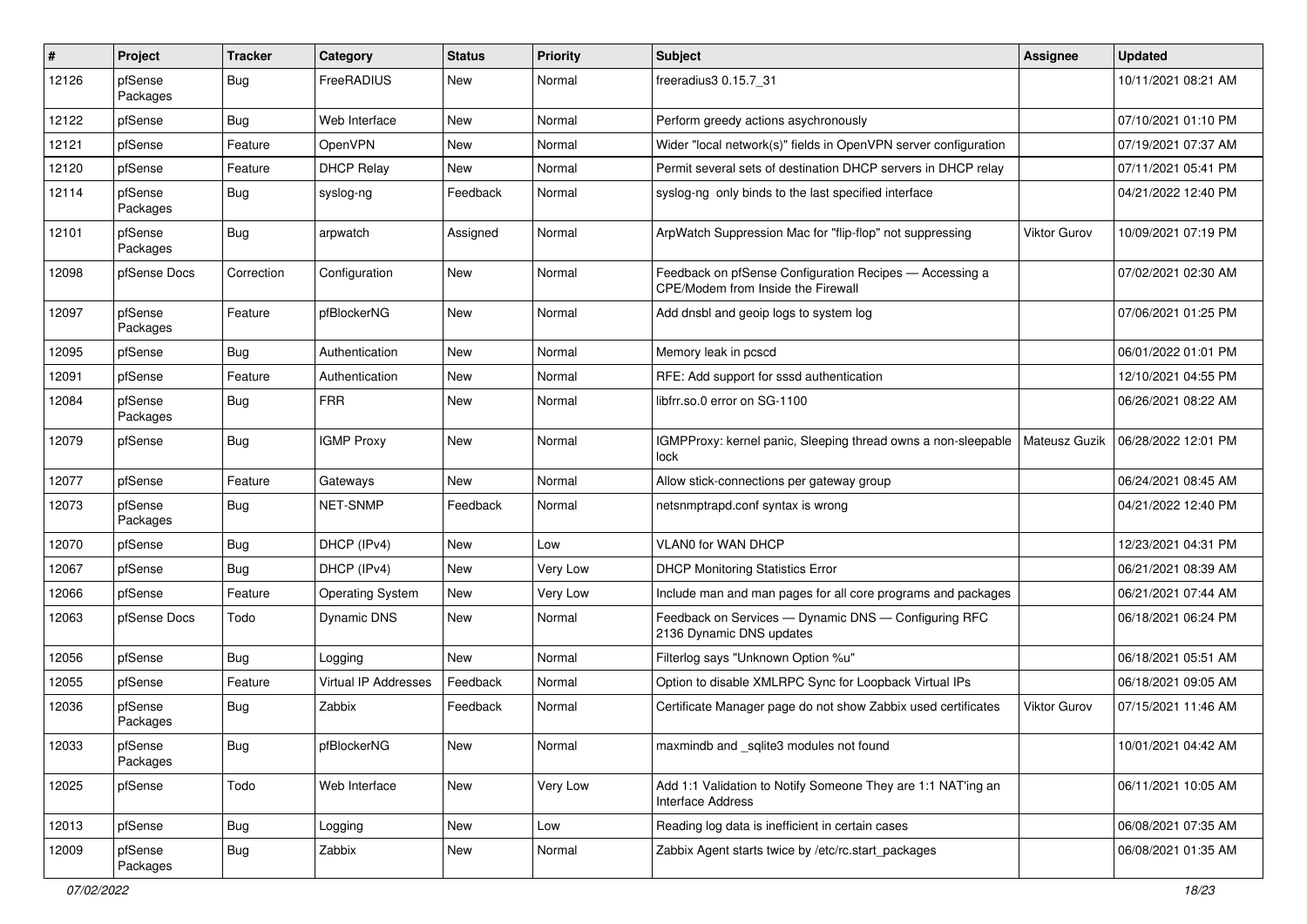| #     | Project             | <b>Tracker</b> | Category                    | <b>Status</b>                 | <b>Priority</b> | <b>Subject</b>                                                                             | Assignee            | <b>Updated</b>      |
|-------|---------------------|----------------|-----------------------------|-------------------------------|-----------------|--------------------------------------------------------------------------------------------|---------------------|---------------------|
| 11997 | pfSense<br>Packages | Bug            | <b>IPsec Profile Wizard</b> | New                           | Normal          | Add Support for Android Strongswan Profiles in the Profile<br>Wizard                       | Jim Pingle          | 07/10/2021 07:51 PM |
| 11992 | pfSense             | Bug            | Virtual IP Addresses        | Confirmed                     | High            | GRE Tunnel - Does not work with a virtual IP as endpoint                                   |                     | 06/04/2021 01:16 AM |
| 11980 | pfSense<br>Packages | Bug            | FreeRADIUS                  | Feedback                      | Normal          | EAP does not work with SQL backend                                                         |                     | 07/21/2021 07:24 AM |
| 11974 | pfSense             | Feature        | <b>XMLRPC</b>               | New                           | Normal          | XMLRPC synchronization for igmmproxy settings                                              |                     | 05/29/2021 03:58 PM |
| 11970 | pfSense<br>Packages | <b>Bug</b>     | Coreboot                    | New                           | Normal          | Netgate Firmware Upgrade Doesn't Work on XG-2758                                           |                     | 04/21/2022 12:39 PM |
| 11963 | pfSense<br>Packages | Feature        | <b>FRR</b>                  | New                           | Normal          | Dynamically change OSPF interface costs on selected interfaces<br>on CARP event            |                     | 05/26/2021 04:13 AM |
| 11961 | pfSense<br>Packages | Bug            | <b>FRR</b>                  | Feedback                      | Normal          | FRR OSPF add unwanted area 0 authentication to router ospf                                 | Viktor Gurov        | 09/16/2021 10:25 PM |
| 11960 | pfSense             | Bug            | <b>Gateway Monitoring</b>   | Feedback                      | Normal          | Gateway Monitoring Traffic Goes Out Default Gateway                                        |                     | 12/20/2021 05:43 AM |
| 11956 | pfSense             | Feature        | Web Interface               | New                           | Normal          | "add" button in the top of pages with many user-added items                                |                     | 07/10/2021 01:01 PM |
| 11954 | pfSense             | Feature        | <b>IGMP Proxy</b>           | New                           | Normal          | Multicast limits                                                                           |                     | 05/25/2021 12:36 AM |
| 11953 | pfSense             | Bug            | <b>IGMP Proxy</b>           | <b>New</b>                    | Normal          | XG-1541 crashes when igmpproxy is enabled and network<br>interfaces status change          |                     | 05/24/2021 04:55 PM |
| 11944 | pfSense Docs        | Todo           | Packages                    | <b>New</b>                    | Normal          | Feedback on Packages - FRR Package - Bidirectional<br><b>Forwarding Detection</b>          |                     | 05/21/2021 12:57 AM |
| 11937 | pfSense<br>Packages | Bug            | haproxy                     | Feedback                      | Normal          | HAproxy "Use Client-IP" option breaks Captive Portal                                       | <b>Viktor Gurov</b> | 06/22/2021 08:48 AM |
| 11936 | pfSense<br>Packages | Bug            | <b>FRR</b>                  | Incomplete                    | High            | FRR does not connect BGP when using password                                               |                     | 05/19/2021 08:12 AM |
| 11931 | pfSense<br>Packages | Feature        | <b>ACME</b>                 | New                           | Normal          | Add support for validating a domain's ownership via Google<br>Cloud Cloud DNS              |                     | 02/15/2022 03:18 AM |
| 11927 | pfSense             | Feature        | DHCP (IPv4)                 | Feedback                      | Normal          | Allow DHCP not to serve a gateway - small fix                                              |                     | 01/03/2022 04:17 PM |
| 11925 | pfSense             | Bug            | OpenVPN                     | <b>New</b>                    | Normal          | Calling-Station-Id always set to WAN IP                                                    |                     | 05/14/2021 09:27 AM |
| 11921 | pfSense             | Feature        | <b>DNS Resolver</b>         | New                           | Very Low        | Feature Request: Compile unbound with EDNS Client Subnet<br>(ECS) module (--enable-subnet) |                     | 05/14/2021 07:29 AM |
| 11920 | pfSense Plus        | Feature        | Authentication              | New                           | Normal          | SAML Authentication for pfSense (VPN and webConfigurator)                                  |                     | 05/14/2021 12:56 AM |
| 11898 | pfSense<br>Packages | Bug            | apcupsd                     | New                           | Normal          | PHP error from apcupsd dashboard widget                                                    |                     | 05/07/2021 09:12 AM |
| 11890 | pfSense<br>Packages | Feature        | New Package<br>Request      | New                           | Normal          | Browser-based "clientless" VPN                                                             |                     | 05/05/2021 07:26 AM |
| 11879 | pfSense<br>Packages | Feature        | <b>ACME</b>                 | Feedback                      | Normal          | Add support for SSL.com ACME server                                                        | Jim Pingle          | 03/02/2022 02:03 PM |
| 11877 | pfSense             | <b>Bug</b>     | Web Interface               | <b>Pull Request</b><br>Review | Very Low        | Labels and description dissapear in firewall_schedule_edit.php                             | <b>Viktor Gurov</b> | 06/28/2022 12:01 PM |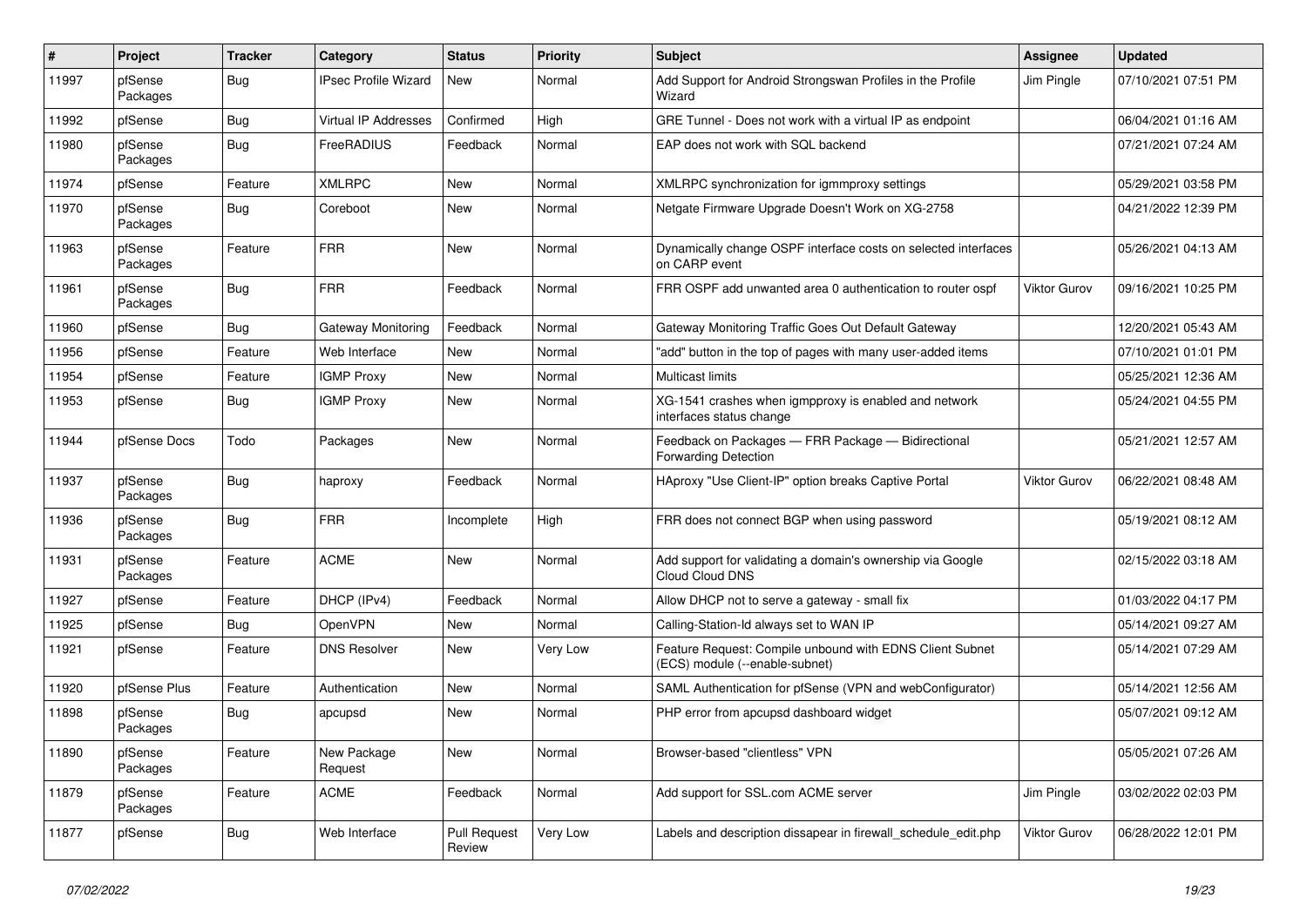| #     | Project             | <b>Tracker</b> | Category                     | <b>Status</b> | <b>Priority</b> | <b>Subject</b>                                                                                           | Assignee      | <b>Updated</b>      |
|-------|---------------------|----------------|------------------------------|---------------|-----------------|----------------------------------------------------------------------------------------------------------|---------------|---------------------|
| 11876 | pfSense             | Feature        | Hardware / Drivers           | New           | Normal          | OpenSSL does not use QAT acceleration on pfSense Plus<br>21.02-RELEASE-p1 or 21.05-DEVELOPMENT           |               | 05/03/2021 08:02 AM |
| 11872 | pfSense             | Bug            | Interfaces                   | New           | Normal          | gif interfaces reporting incorrect traffic counters                                                      |               | 12/30/2021 04:00 AM |
| 11871 | pfSense Docs        | Correction     | Products                     | New           | Normal          | SG-2100 must be manually power cycled after installation                                                 |               | 10/07/2021 02:19 PM |
| 11856 | pfSense             | Feature        | Diagnostics                  | New           | Normal          | Replace/add Alias or DNS names for known LAN addresses in<br>the State table                             |               | 04/27/2021 08:01 AM |
| 11848 | pfSense<br>Packages | Bug            | Squid                        | New           | Normal          | Issue with squid cache download speed                                                                    |               | 04/23/2021 09:30 PM |
| 11847 | pfSense<br>Packages | Bug            | <b>FRR</b>                   | Feedback      | Normal          | Filters not applied to PEER Groups                                                                       | Viktor Gurov  | 07/30/2021 07:45 PM |
| 11841 | pfSense<br>Packages | Bug            | <b>FRR</b>                   | New           | Normal          | FRR access lists default bahavior changed to permit by default                                           |               | 04/22/2021 09:52 AM |
| 11837 | pfSense<br>Packages | Feature        | <b>FRR</b>                   | New           | Low             | Increase field length of FRR Networks in Access Lists and Prefix<br>Lists                                |               | 04/22/2021 07:10 AM |
| 11836 | pfSense<br>Packages | Bug            | <b>FRR</b>                   | Assigned      | Normal          | FRR ACCEPTFILTER unstable                                                                                | Viktor Gurov  | 02/14/2022 07:20 AM |
| 11835 | pfSense<br>Packages | Bug            | <b>FRR</b>                   | New           | Normal          | FRR OSPF redistributed connected routes disappearing                                                     |               | 04/22/2021 07:11 AM |
| 11827 | pfSense<br>Packages | Feature        | <b>ACME</b>                  | <b>New</b>    | Normal          | Please include acme deploy folder/scripts                                                                |               | 03/06/2022 04:31 AM |
| 11826 | pfSense<br>Packages | Feature        | <b>ACME</b>                  | New           | Normal          | Preserve acme SAN Method parameters for new cert creations                                               |               | 04/20/2021 02:02 PM |
| 11823 | pfSense<br>Packages | Feature        | <b>FRR</b>                   | New           | Normal          | Route handling enhancements                                                                              |               | 04/19/2021 06:23 PM |
| 11802 | pfSense<br>Packages | Bug            | FreeRADIUS                   | <b>New</b>    | Normal          | FreeRADIUS sync                                                                                          |               | 05/10/2021 04:18 AM |
| 11797 | pfSense<br>Packages | <b>Bug</b>     | <b>Status Traffic Totals</b> | New           | Normal          | Traffic Totals lost upon reboot when using a ramdisk for /var and<br>/tmp                                | John Cornwell | 04/10/2021 06:27 PM |
| 11786 | pfSense             | <b>Bug</b>     | Services                     | New           | Normal          | SSH incomplete setup and startup fail while recovering XML<br>backup in a fresh install of pfSense 2.5.0 |               | 04/17/2021 01:36 PM |
| 11784 | pfSense<br>Packages | Feature        | squidguard                   | New           | Normal          | squidguard auto update blacklist option                                                                  |               | 04/06/2021 01:53 AM |
| 11780 | pfSense<br>Packages | Bug            | Suricata                     | New           | Very High       | Suricata package fails to prune suricata.log                                                             |               | 08/06/2021 07:18 AM |
| 11778 | pfSense             | <b>Bug</b>     | OpenVPN                      | New           | Normal          | OpenVPN uses 100% CPU after experiencing packet loss                                                     |               | 02/28/2022 07:38 AM |
| 11777 | pfSense<br>Packages | <b>Bug</b>     | Unbound                      | New           | Very Low        | Input validation prevents DNS Resolver from being disabled                                               |               | 04/05/2021 05:51 PM |
| 11772 | pfSense Plus        | Feature        | Multi-WAN                    | New           | Normal          | Layer 2 Tunnel Bonding Capability                                                                        |               | 06/05/2021 03:27 PM |
| 11770 | pfSense Plus        | Bug            | Hardware / Drivers           | New           | Normal          | Pantech UML295 USB Modem No Longer Functional                                                            |               | 04/01/2021 11:28 AM |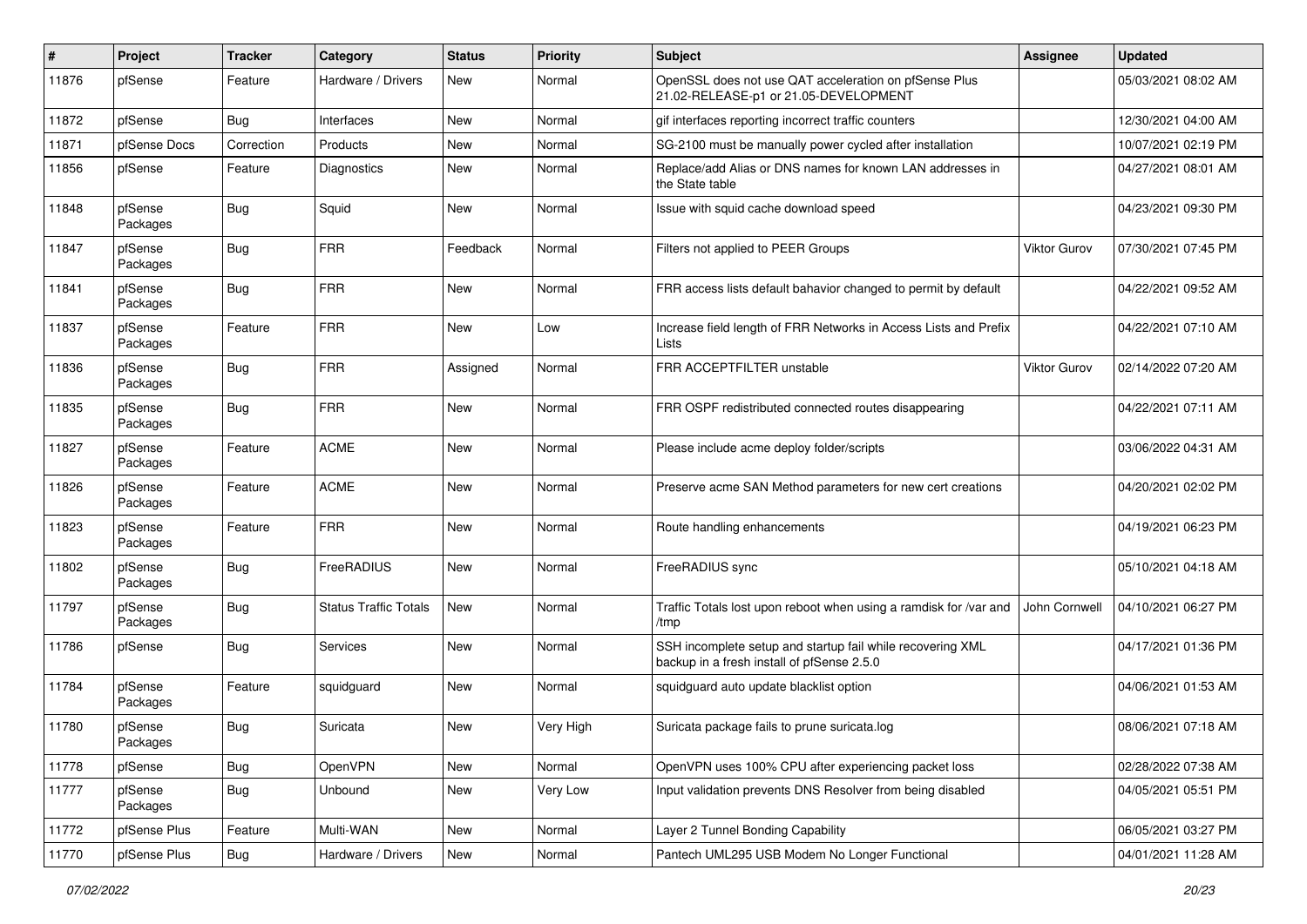| #     | Project             | <b>Tracker</b>     | Category                 | <b>Status</b> | <b>Priority</b> | <b>Subject</b>                                                                                          | Assignee            | <b>Updated</b>      |
|-------|---------------------|--------------------|--------------------------|---------------|-----------------|---------------------------------------------------------------------------------------------------------|---------------------|---------------------|
| 11763 | pfSense<br>Packages | Bug                | Status Monitoring        | New           | Normal          | Traffic graphs refresh issue                                                                            |                     | 05/03/2021 09:44 AM |
| 11761 | pfSense             | Bug                | L <sub>2</sub> TP        | New           | Normal          | L2TP/IPsec VPN : PPP LCP negotiation occurs before user<br>authentication                               |                     | 03/31/2021 04:52 AM |
| 11759 | pfSense             | Bug                | Dashboard                | <b>New</b>    | Normal          | Traffic graphs on dashboard double upload on pppoe links                                                |                     | 12/30/2021 04:00 AM |
| 11757 | pfSense             | Feature            | <b>XMLRPC</b>            | New           | Normal          | Allow XMLRPC sync to bypass default auth server in favor of<br>local database                           |                     | 03/30/2021 03:18 PM |
| 11756 | pfSense<br>Packages | <b>Bug</b>         | haproxy                  | Feedback      | Normal          | HaProxy does not transfer backend states during reload                                                  | Viktor Gurov        | 07/14/2021 01:21 PM |
| 11749 | pfSense<br>Packages | Feature            | pfBlockerNG              | New           | Normal          | Option to disable NAT rule creation                                                                     |                     | 04/06/2021 11:45 PM |
| 11746 | pfSense<br>Packages | Bug                | FreeRADIUS               | Feedback      | Normal          | Second LDAP server configuration misses the ipaNThash control<br>attribute                              | <b>Viktor Gurov</b> | 07/14/2021 01:44 PM |
| 11742 | pfSense<br>Packages | Bug                | Suricata                 | <b>New</b>    | Normal          | Blocking / Unblocking is not working correctly.                                                         |                     | 09/01/2021 11:08 AM |
| 11739 | pfSense Docs        | <b>New Content</b> | <b>High Availability</b> | New           | Normal          | Manual Outbound NAT rules in HA setup                                                                   |                     | 07/09/2021 08:26 AM |
| 11738 | pfSense<br>Packages | Regression         | squidguard               | Feedback      | Normal          | SquidGuard 1.16.18_17 Not Filtering Blacklist No-Transparent<br>Mode                                    | <b>Viktor Gurov</b> | 12/21/2021 05:48 AM |
| 11732 | pfSense Plus        | Feature            | Hardware / Drivers       | <b>New</b>    | Normal          | Add VXLAN Support to pfSense Plus                                                                       |                     | 03/15/2022 02:35 AM |
| 11731 | pfSense             | Bug                | Hardware / Drivers       | New           | Normal          | Missing support for Realtek USB NICs                                                                    |                     | 03/30/2021 04:32 AM |
| 11730 | pfSense             | Bug                | Web Interface            | <b>New</b>    | Normal          | Improve visibility of option selections in dark themes                                                  |                     | 03/25/2021 09:38 PM |
| 11724 | pfSense             | Bug                | Package System           | New           | Normal          | Packages unexpectedly removed when changing update<br>branches                                          |                     | 03/29/2021 08:09 AM |
| 11717 | pfSense             | Bug                | Rules / NAT              | <b>New</b>    | Normal          | Incorrect port forwarding rules if Destination port alias is not<br>equal to Redirect target port alias |                     | 03/22/2021 06:06 AM |
| 11715 | pfSense             | Bug                | OpenVPN                  | <b>New</b>    | Normal          | OpenVPN MTU                                                                                             |                     | 03/22/2021 01:35 AM |
| 11714 | pfSense Docs        | New Content        | <b>High Availability</b> | <b>New</b>    | Normal          | Feedback on Troubleshooting - Troubleshooting High<br><b>Availability DHCP Failover</b>                 |                     | 03/21/2021 05:58 PM |
| 11703 | pfSense<br>Packages | Feature            | <b>FRR</b>               | <b>New</b>    | Normal          | add Krill and Routinator support BGP RPKI                                                               |                     | 03/18/2021 07:47 PM |
| 11693 | pfSense<br>Packages | Bug                | <b>FRR</b>               | Feedback      | Normal          | IPv6 static routing fails                                                                               | <b>Viktor Gurov</b> | 04/26/2022 08:50 AM |
| 11681 | pfSense<br>Packages | Bug                | <b>FRR</b>               | Feedback      | Normal          | FRR generates invalid BFD configuration after removing<br>interfaces                                    | Viktor Gurov        | 07/14/2021 04:40 PM |
| 11666 | pfSense             | <b>Bug</b>         | Logging                  | New           | Normal          | GUI Firewall log search not parsing filter.log beyond hard coded<br>limit                               |                     | 03/12/2021 11:38 AM |
| 11657 | pfSense             | <b>Bug</b>         | Interfaces               | New           | Normal          | netmap_ring_reinit error                                                                                |                     | 03/18/2021 10:32 PM |
| 11650 | pfSense<br>Packages | Bug                | <b>FRR</b>               | New           | Very Low        | FRR configuration broken on restore of manually edited FRR<br>config sections                           |                     | 03/10/2021 08:50 AM |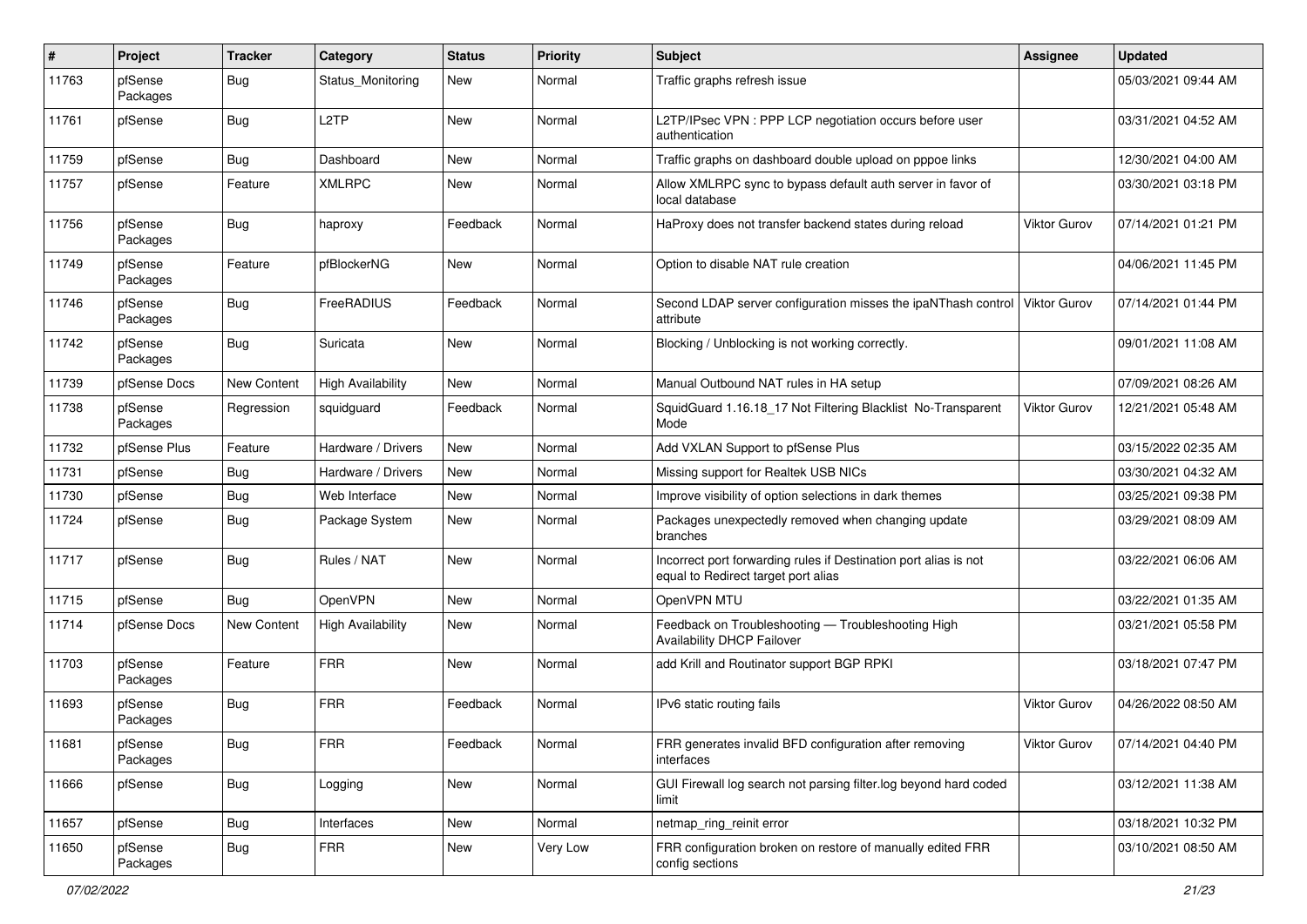| $\vert$ # | Project             | <b>Tracker</b> | Category               | <b>Status</b>                 | <b>Priority</b> | <b>Subject</b>                                                                                                                                                                                  | Assignee            | <b>Updated</b>      |
|-----------|---------------------|----------------|------------------------|-------------------------------|-----------------|-------------------------------------------------------------------------------------------------------------------------------------------------------------------------------------------------|---------------------|---------------------|
| 11648     | pfSense Docs        | Todo           | Packages               | New                           | Normal          | Feedback on Packages - AWS VPC Wizard - pfSense Plus<br><b>Configuration Details</b>                                                                                                            |                     | 03/10/2021 06:30 AM |
| 11641     | pfSense             | Bug            | Interfaces             | New                           | Normal          | On xn based interfaces without the VLANMTU flag the first VLAN<br>tag defined does not follow the parent interface MTU settings. All<br>subsequent VLAN tags follow the parent interface's MTU. |                     | 03/09/2021 06:42 PM |
| 11634     | pfSense<br>Packages | Regression     | <b>BIND</b>            | New                           | Normal          | bind hangs when pfsense is reconnecting as an openypn client<br>to a TUN openvpn server                                                                                                         |                     | 03/14/2021 07:23 AM |
| 11626     | pfSense Plus        | <b>Bug</b>     | Authentication         | New                           | Normal          | Google LDAP connection failed due to lack of SNI for TLS 1.3                                                                                                                                    | Luiz Souza          | 06/27/2022 07:23 AM |
| 11625     | pfSense             | Feature        | OpenVPN                | <b>New</b>                    | Normal          | Cisco-AVPair aliases support                                                                                                                                                                    |                     | 03/05/2021 12:35 AM |
| 11622     | pfSense Docs        | Todo           | <b>IPsec</b>           | New                           | Normal          | Update pfSense VPC VPN Configuration Wizard docs                                                                                                                                                |                     | 03/04/2021 09:36 AM |
| 11619     | pfSense             | <b>Bug</b>     | Upgrade                | New                           | Normal          | Unable to upgrade 2.4.4-p3 to 2.5/21.02-p1                                                                                                                                                      |                     | 08/15/2021 10:00 AM |
| 11610     | pfSense<br>Packages | <b>Bug</b>     | <b>NET-SNMP</b>        | New                           | Normal          | NET-SNMP is not setting the correct permissions on AgentX                                                                                                                                       |                     | 06/28/2021 07:54 AM |
| 11608     | pfSense Docs        | New Content    | Products               | New                           | Normal          | Interfaces order of XG-7100 Quad-Port 10GbE Fiber SFP+<br><b>Installation Kit</b>                                                                                                               |                     | 03/03/2021 07:14 AM |
| 11604     | pfSense             | Feature        | WireGuard              | New                           | Normal          | WireGuard Dynamic Listen Port Randomization                                                                                                                                                     |                     | 03/19/2021 10:59 AM |
| 11592     | pfSense<br>Packages | Bug            | node exporter          | New                           | Normal          | Node exporter can not read system statistics                                                                                                                                                    |                     | 10/15/2021 09:37 PM |
| 11589     | pfSense             | Feature        | <b>Traffic Graphs</b>  | <b>Pull Request</b><br>Review | Low             | Fix iftop experimental traffic fetcher, unify and improve output<br>style                                                                                                                       |                     | 03/03/2021 03:30 PM |
| 11588     | pfSense             | Feature        | WireGuard              | New                           | Low             | Automatically suggest next IP address in Wireguard interface<br>subnet when creating a peer                                                                                                     |                     | 12/22/2021 03:35 AM |
| 11579     | pfSense<br>Packages | Feature        | Snort                  | New                           | Normal          | Snort alerts or blocks trigger notifications                                                                                                                                                    |                     | 03/01/2021 03:26 AM |
| 11573     | pfSense<br>Packages | Feature        | New Package<br>Request | New                           | Normal          | <b>Custom Commands</b>                                                                                                                                                                          |                     | 03/16/2021 07:28 PM |
| 11572     | pfSense<br>Packages | Bug            | pfBlockerNG            | New                           | High            | Auto created firewall rules have IPv4 as protocol only - even for<br>IPv6 lists.                                                                                                                |                     | 06/25/2022 10:59 AM |
| 11570     | pfSense             | Regression     | Gateways               | <b>Pull Request</b><br>Review | Normal          | Gateway monitoring services is not always restarted on interface<br>events, which may prevent a WAN from recovering back to an<br>online state                                                  | <b>Viktor Gurov</b> | 06/28/2022 12:01 PM |
| 11567     | pfSense<br>Packages | Feature        | Mail report            | New                           | Normal          | Email report add a note filed request                                                                                                                                                           |                     | 02/27/2021 03:44 PM |
| 11566     | pfSense             | Bug            | Web Interface          | New                           | Low             | Firewall Maximum Table Entries "default size" is whatever is<br>entered                                                                                                                         |                     | 02/27/2021 10:01 AM |
| 11563     | pfSense<br>Packages | <b>Bug</b>     | <b>BIND</b>            | New                           | High            | BIND GUI writes TXT records > 255 characters                                                                                                                                                    |                     | 02/27/2021 07:11 AM |
| 11556     | pfSense             | Bug            | Rules / NAT            | New                           | Normal          | Kill all states associated with a NAT address                                                                                                                                                   |                     | 03/19/2021 10:29 AM |